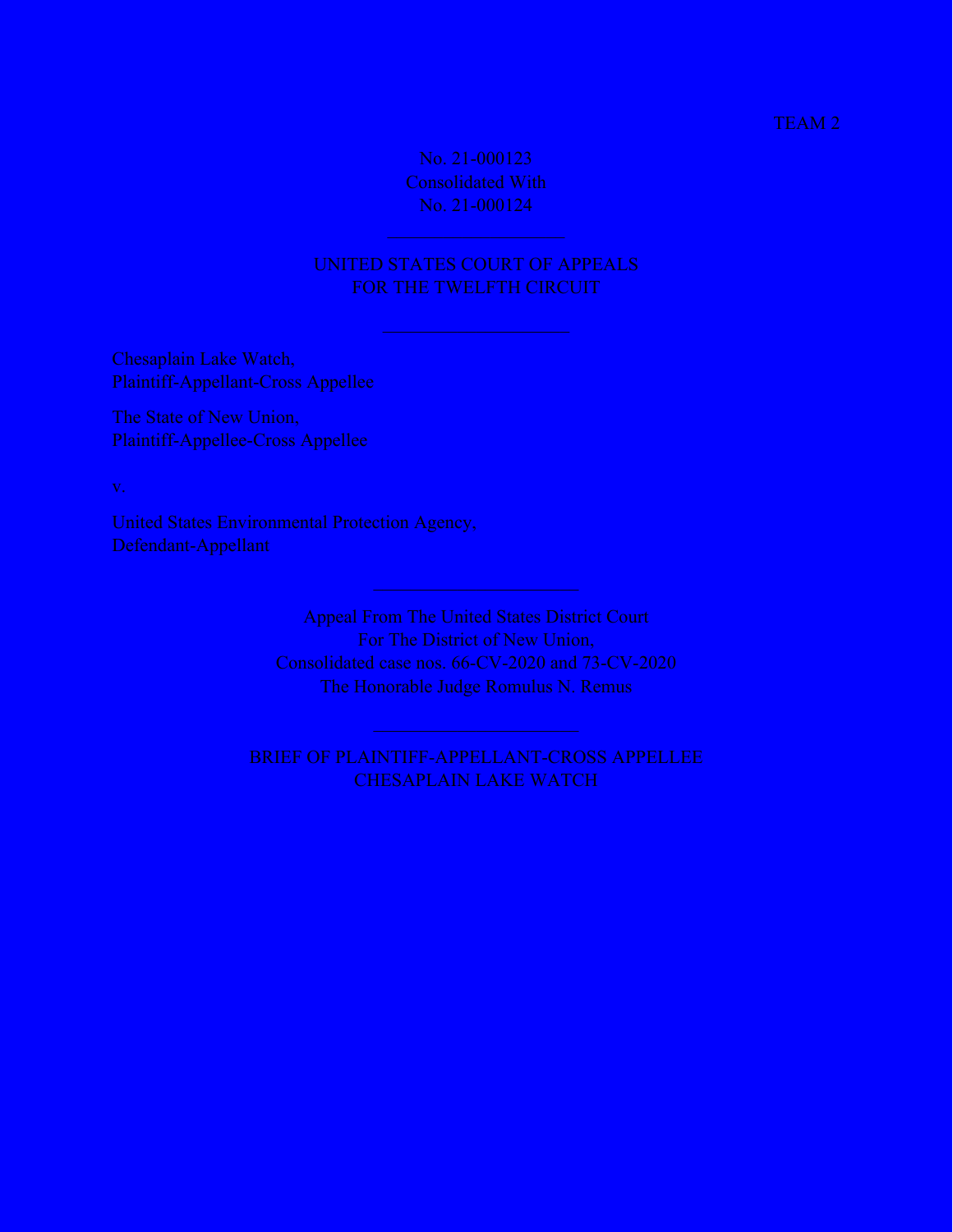| I.         |                                                                                                                                                                                   |
|------------|-----------------------------------------------------------------------------------------------------------------------------------------------------------------------------------|
| II.        |                                                                                                                                                                                   |
|            |                                                                                                                                                                                   |
|            |                                                                                                                                                                                   |
|            |                                                                                                                                                                                   |
| I.         | EPA'S ADOPTION OF ITS OWN TMDL AND WIP IS RIPE FOR REVIEW.                                                                                                                        |
| <b>II.</b> | THIS COURT SHOULD REVERSE THE DISTRICT COURT'S HOLDING<br>THAT EPA'S REJECTION OF NEW UNION'S TMDL FOR FAILING TO<br><b>INCLUDE WASTELOAD ALLOCATIONS AND LOAD ALLOCATIONS IS</b> |
| III.       | THIS COURT SHOULD AFFIRM THE DISTRICT COURT'S HOLDING THAT<br>AN ANNUAL TOTAL MAXIMUM DAILY LOAD CONSISTING OF A<br>PERCENTAGE REDUCTION IN LOADING, PHASED IN OVER FIVE YEARS    |
|            | A. CWA § 303(d) Unambiguously Requires Total Maximum Daily Loads to be                                                                                                            |
|            | B. CWA § 303(d) does not Permit a Phased Reduction in Loading to Meet Applicable                                                                                                  |
| IV.        | THIS COURT SHOULD REVERSE THE DISTRICT COURT'S HOLDING<br>THAT EPA'S FAILURE TO INCLUDE REASONABLE ASSURANCES IN THE<br>TMDL IS NOT ARBITRARY AND CAPRICIOUS OR AN ABUSE OF       |

## **TABLE OF CONTENTS**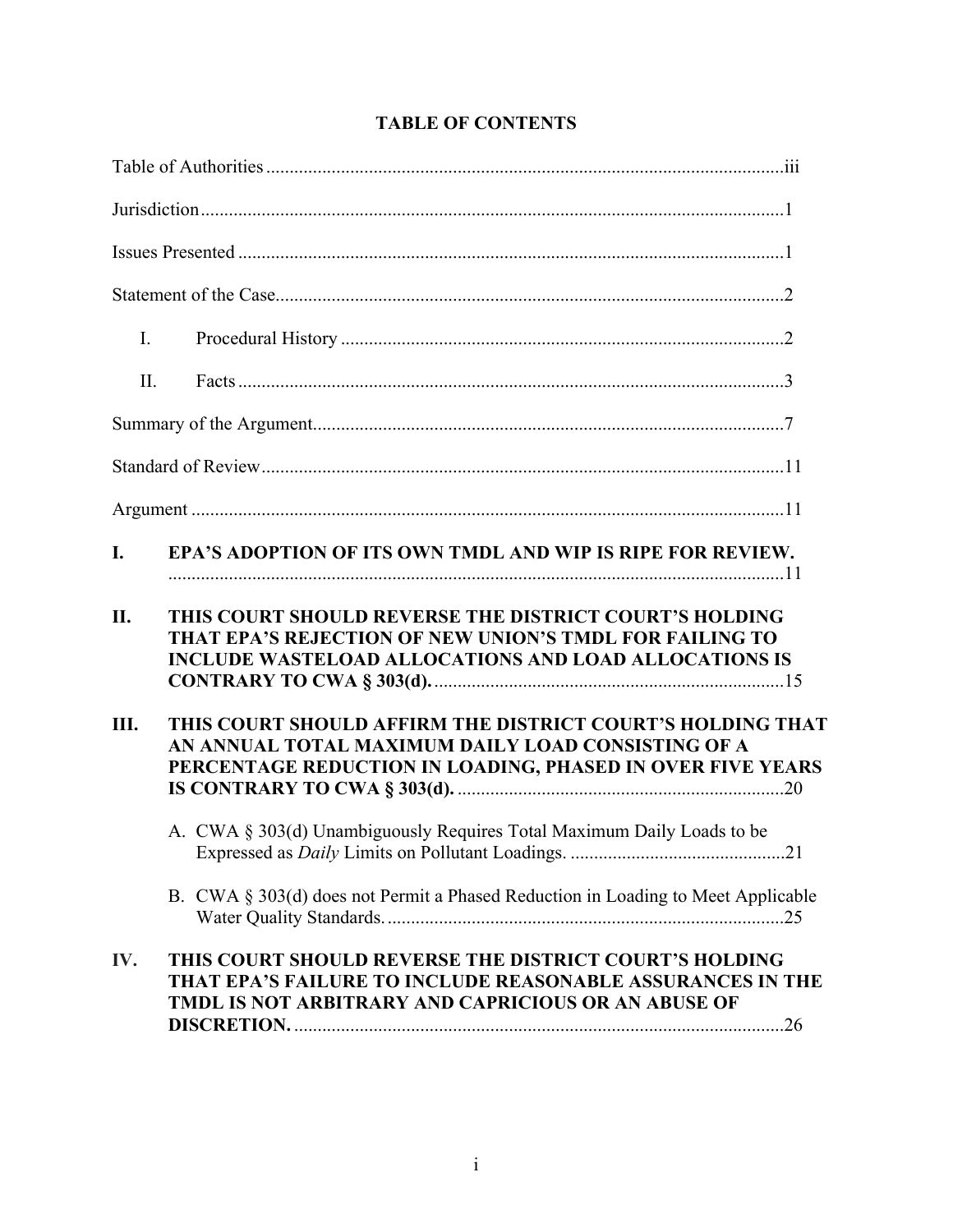- A. EPA's Adoption of its TMDL was Arbitrary and Capricious Because the Agency Departed from its own Long-standing Policy of Requiring Reasonable Assurances. ..............................................................................................................................26
- B. EPA's Reasonable Assurances Requirement is not only a Consistent Policy Position, but it is an Interpretation of 40 C.F.R. § 130.2(i) Entitled to *Auer* Deference. ...30

Conclusion .............................................................................................................................34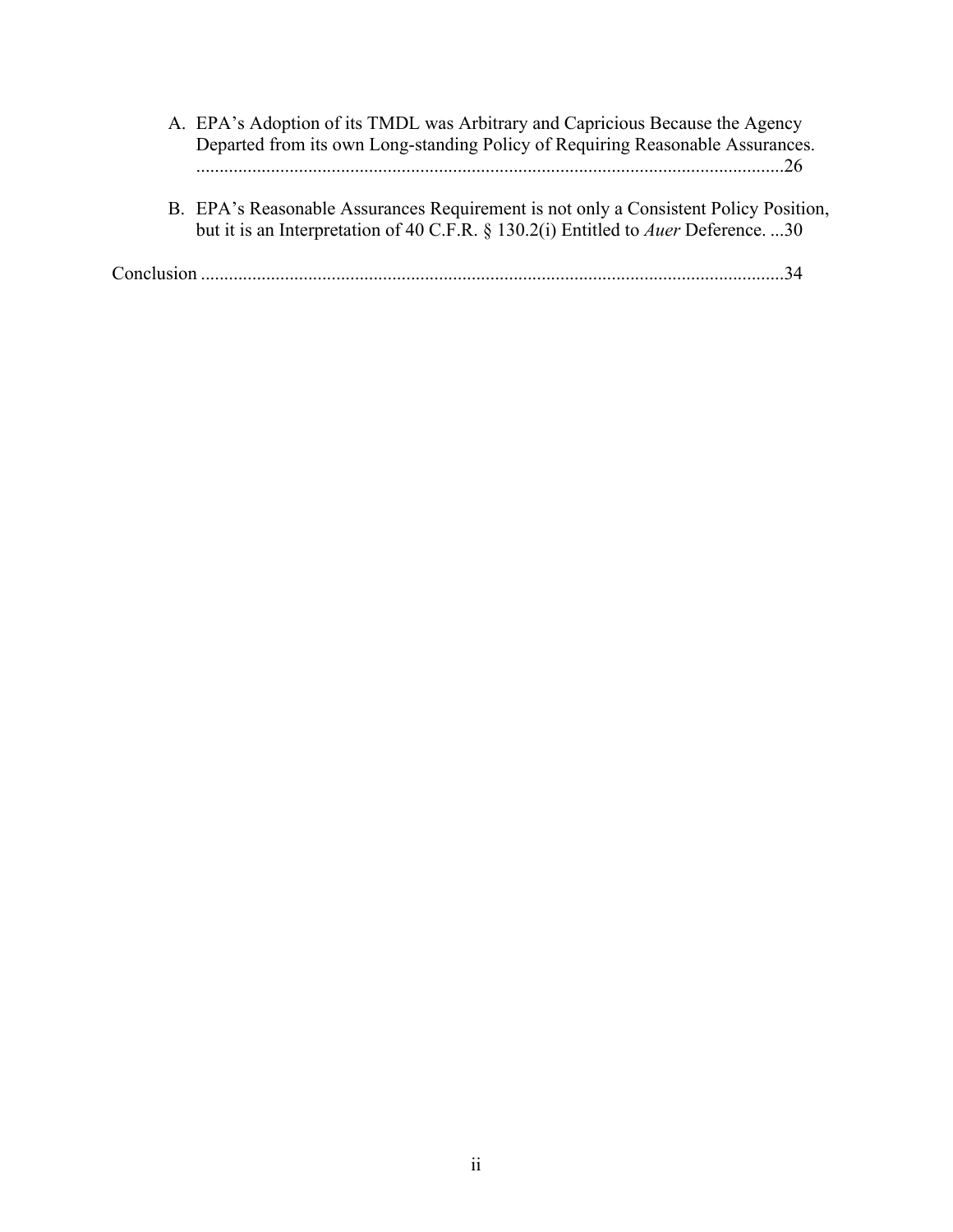## **TABLE OF AUTHORITIES**

# **CASES**

| Anacostia Riverkeeper, Inc. v. Jackson, 798 F. Supp. 2d 210 (D.D.C. 2011)  17, 18, 19 |
|---------------------------------------------------------------------------------------|
|                                                                                       |
|                                                                                       |
|                                                                                       |
|                                                                                       |
|                                                                                       |
|                                                                                       |
|                                                                                       |
|                                                                                       |
|                                                                                       |
|                                                                                       |
| City of Arcadia v. EPA, 265 F. Supp. 2d 1142 (N.D. Cal. 2003)  12, 13, 14             |
| Columbia Broad. Sys., Inc. v. United States, 316 U.S. 407 (1942)  12                  |
| Coeur Alaska, Inc. v. Southeast Alaska Conservation Council, 557 U.S. 261 (2009)33    |
|                                                                                       |
| Friends of the Earth v. EPA, 446 F.3d 140 (D.C. Cir. 2006)  20, 21, 22, 23, 24        |
|                                                                                       |
|                                                                                       |
|                                                                                       |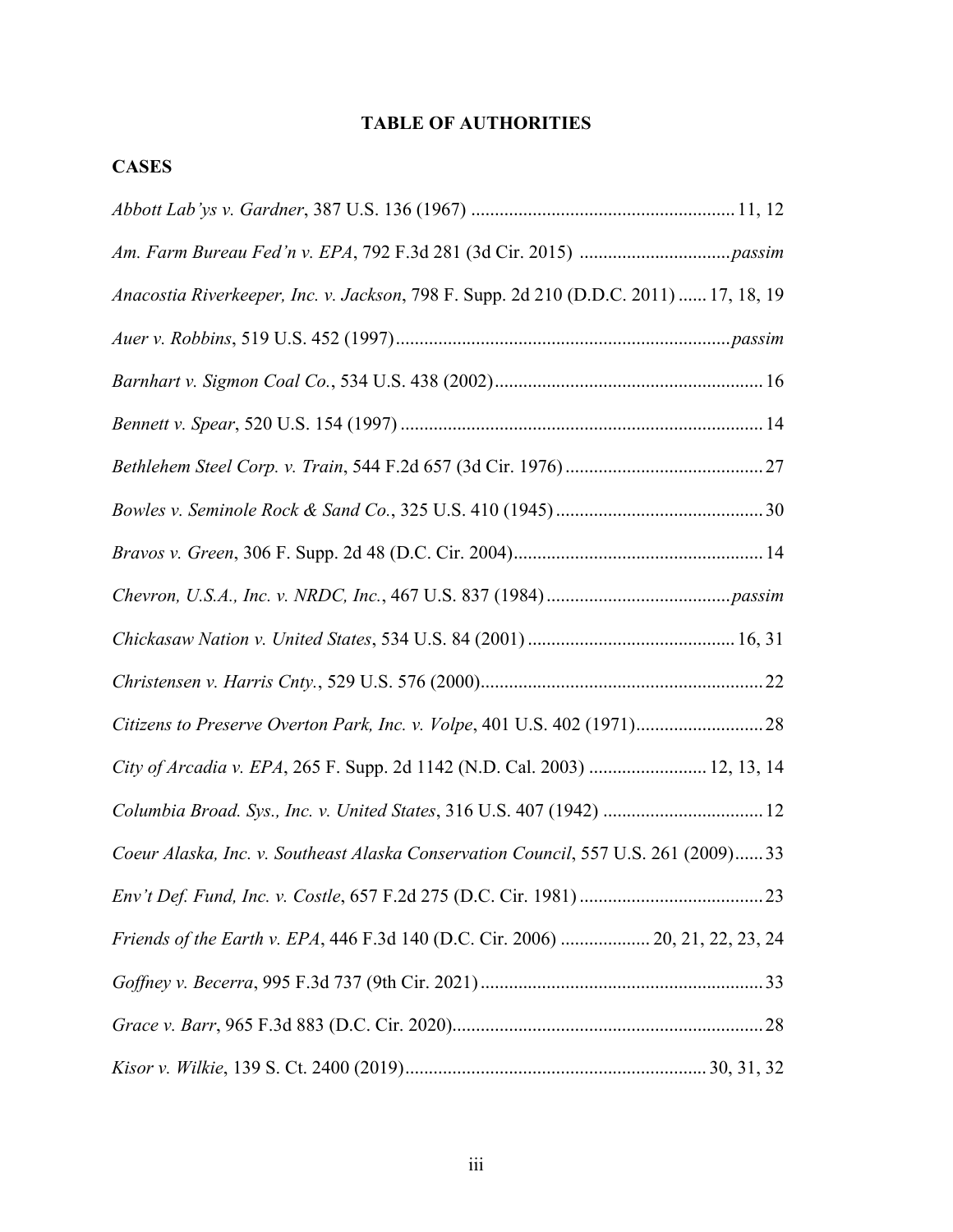| Nat'l Cable & Telecomms. Ass'n v. Brand X Internet Servs., 545 U.S. 967 (2005)  17 |
|------------------------------------------------------------------------------------|
| Nat'l Cable & Telecomms. Ass'n v. Gulf Power Co., 534 U.S. 327 (2002)  17          |
|                                                                                    |
| NRDC, Inc. v. Muszynski, 268 F.3d 91 (2d Cir. 2001)  20, 21, 24, 25, 27            |
| Octane Fitness, LLC v. ICON Health & Fitness, Inc., 572 U.S. 545 (2014) 16         |
|                                                                                    |
| Ohio Valley Env't Coal. v. Aracoma Coal Co., 556 F.3d 177 (4th Cir. 2009) 33       |
|                                                                                    |
|                                                                                    |
|                                                                                    |
|                                                                                    |
|                                                                                    |
|                                                                                    |
|                                                                                    |
| United States v. Riverside Bayview Homes, Inc., 474 U.S. 121 (1985) 18             |
|                                                                                    |

# **STATUTES**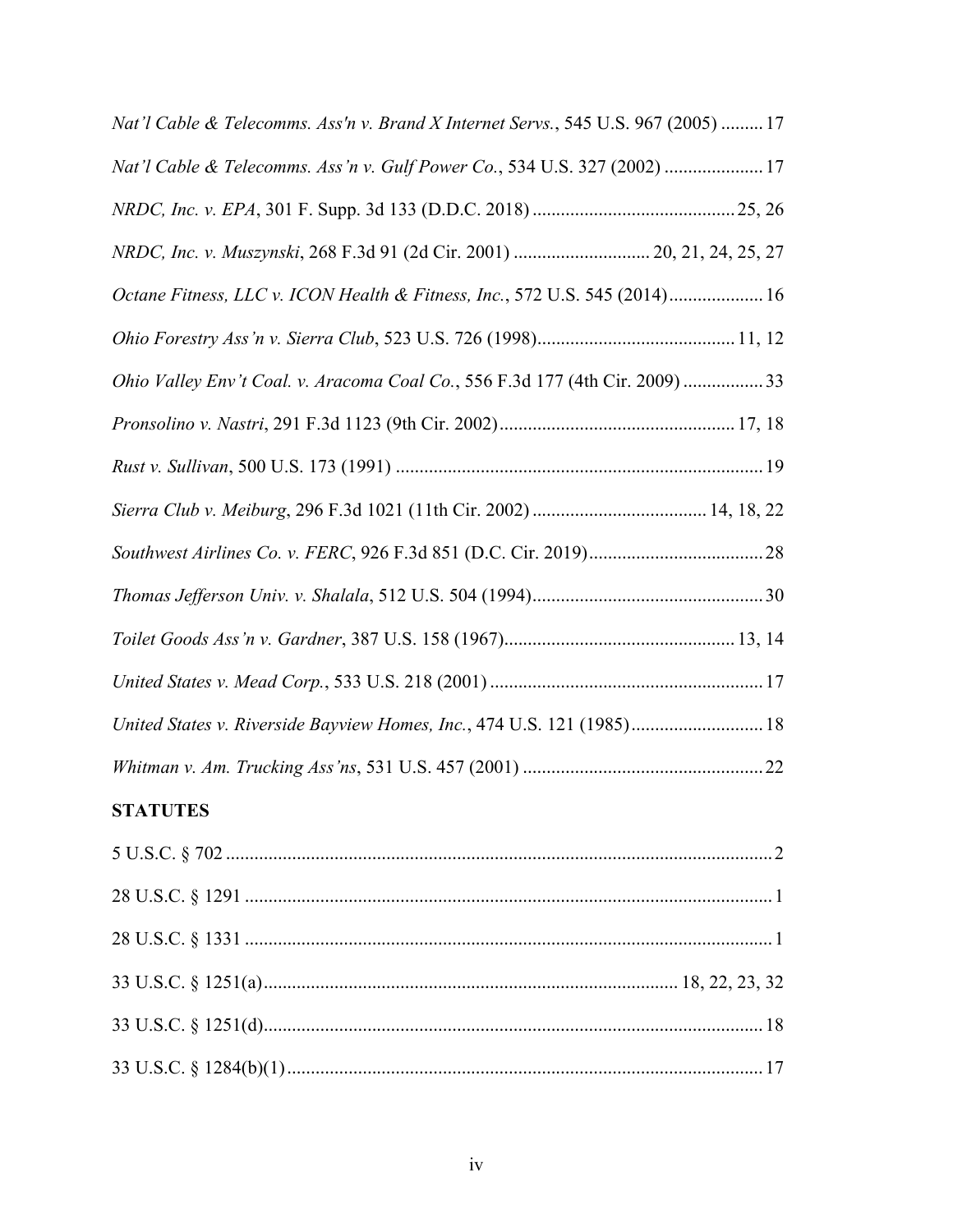# **OTHER AUTHORITIES**

# **Regulations**

# **Guidance and Other**

| U.S. Env't Prot. Agency, EPA 440/4-91-001, Guidance for Water Quality-Based Decisions: The |  |
|--------------------------------------------------------------------------------------------|--|
| U.S. Env't Prot. Agency, EPA 841-B-99-007, Protocol for Developing Nutrient TMDLs 7-3      |  |
| U.S. Env't Prot. Agency, Guidelines for Reviewing TMDLs Under Existing Regulations issued  |  |
|                                                                                            |  |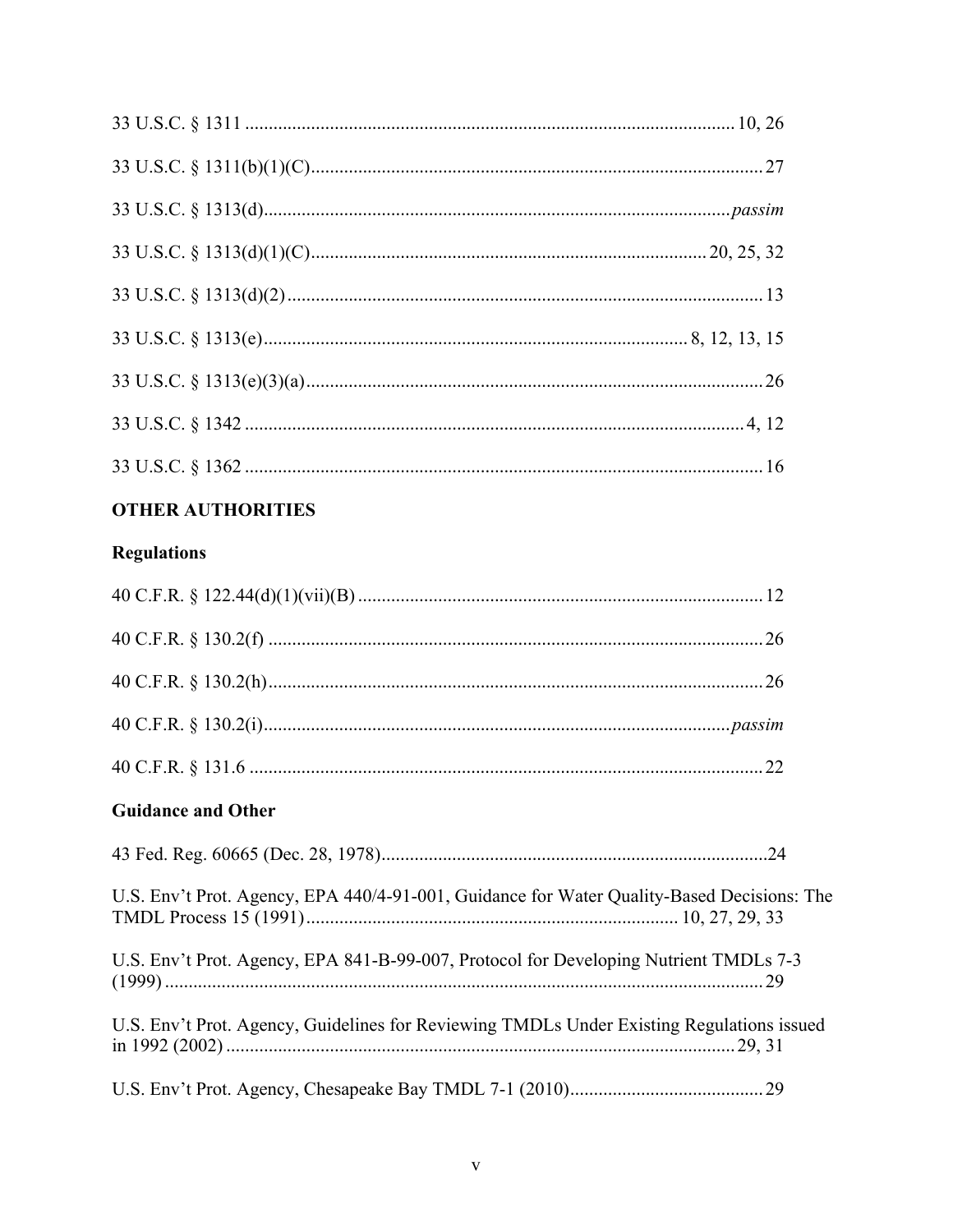| U.S. Env't Prot. Agency, Supplemental Information for TMDL Reasonable Assurance Reviews      |
|----------------------------------------------------------------------------------------------|
| U.S. Env't Prot. Agency, Off. of Water, New Policies for Establishing and Implementing Total |
| Daily, Merriam-Webster, https://www.merriam-webster.com/dictionary/daily22                   |
|                                                                                              |
|                                                                                              |
| Total, Merriam-Webster, https://www.merriam-webster.com/dictionary/total  16                 |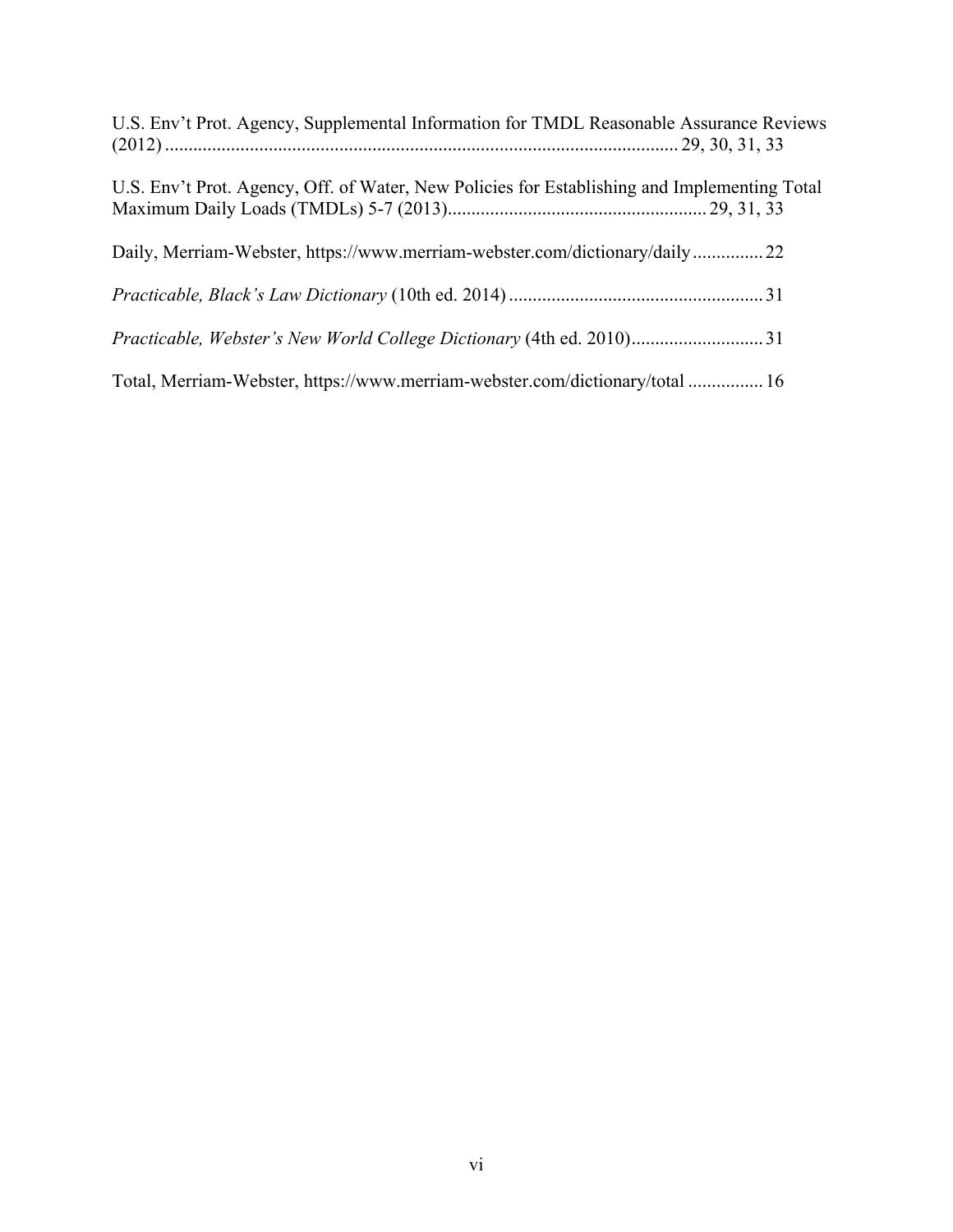#### **JURISDICTION**

The United States District Court for the District of New Union has "original jurisdiction of all civil actions arising under the Constitution, laws, or treaties of the United States." 28 U.S.C. § 1331. Since the present action arises under Clean Water Act (CWA) § 303(d), a federal statute, the district court properly exercised jurisdiction in this case. The courts of appeals have jurisdiction over all final decisions of the district courts. 28 U.S.C. § 1291. The district court's grant of summary judgment was final, so this Court has jurisdiction to hear this case. Following the issuance of an Order of the district court dated August 15, 2021, Chesaplain Lake Watch (CLW) filed a timely notice of appeal.

#### **ISSUES PRESENTED**

I. Whether EPA's adoption of the 2019 EPA total maximum daily load (EPA's TMDL) and watershed improvement plan (WIP) for the Lake Chesaplain Watershed is ripe for judicial review.

II. Whether EPA's requirement at 40 C.F.R. § 130.2(i) that TMDLs include wasteload and load allocations is a permissible construction of CWA § 303(d).

III. Whether § 303(d) requires pollutant loading in total maximum daily loads to be measured on a daily basis, and whether TMDLs must be set at a level that attains water quality standards at the outset.

IV. Whether EPA's approval of a TMDL and WIP lacking reasonable assurances that nonpoint source reductions forming the basis for an increase in point source pollution will actually be achieved was arbitrary and capricious.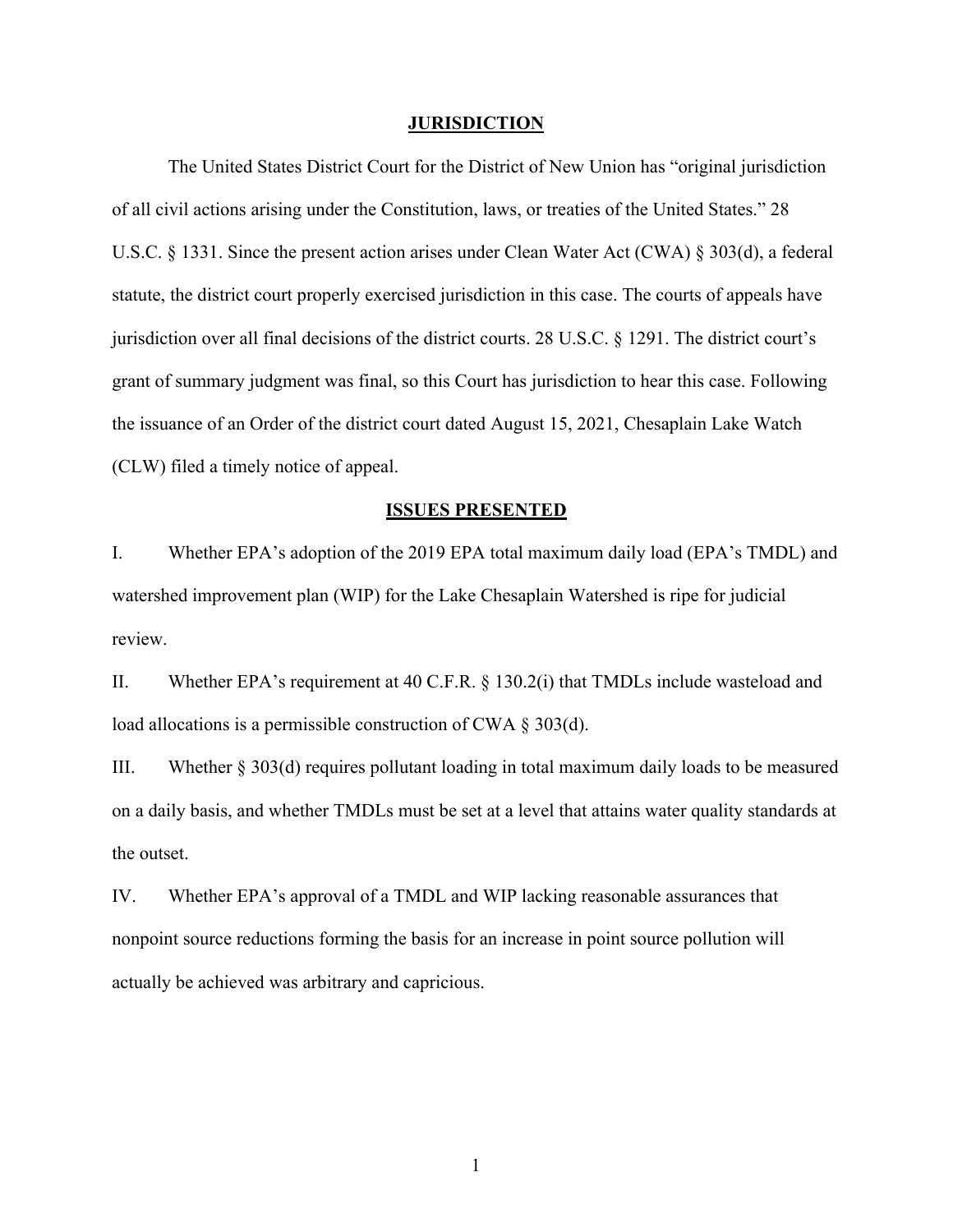#### **STATEMENT OF THE CASE**

#### **I. Procedural History**

Plaintiff State of New Union (New Union) filed suit on January 14, 2020 and Plaintiff CLW filed a separate action on February 15, 2020. Record p. 10. Both New Union's and CLW's challenges were brought pursuant to § 702 of the Administrative Procedure Act. Record p. 10. Both New Union and CLW challenged EPA's rejection of the 2018 New Union Chesaplain Watershed phosphorous TMDL (New Union's TMDL) and EPA's subsequent adoption its own TMDL for the Chesaplain Watershed under CWA  $\S 303(d)$ . Record p. 4. The district court granted unopposed motions to consolidate CLW's and New Union's actions on March 22, 2020. Record p. 10. On July 1, 2020, EPA submitted the administrative record to the district court. Record p. 10.

CLW, New Union, and EPA filed and fully briefed cross-motions for summary judgment on all four issues presented. Record p. 5. On August 15, 2021, the district court issued an order that (1) denied the motion for summary judgment on EPA's claim that its determination to reject New Union's TMDL and adopt its own TMDL and WIP for the Lake Chesaplain Watershed is ripe for judicial review, (2) granted the motion for summary judgment on New Union's claim that § 303(d) does not require total maximum daily loads to include wasteload allocations and load allocations, (3) granted the motion for summary judgment on CLW's claim that phased-in annual TMDLs are contrary to CWA § 303(d), and (4) denied the motion for summary judgment on CLW's claim that EPA's issuance of wasteload allocation credits without reasonable assurances that nonpoint source BMPs will actually be implemented is arbitrary and capricious. Record pp. 12, 14, 15, 16.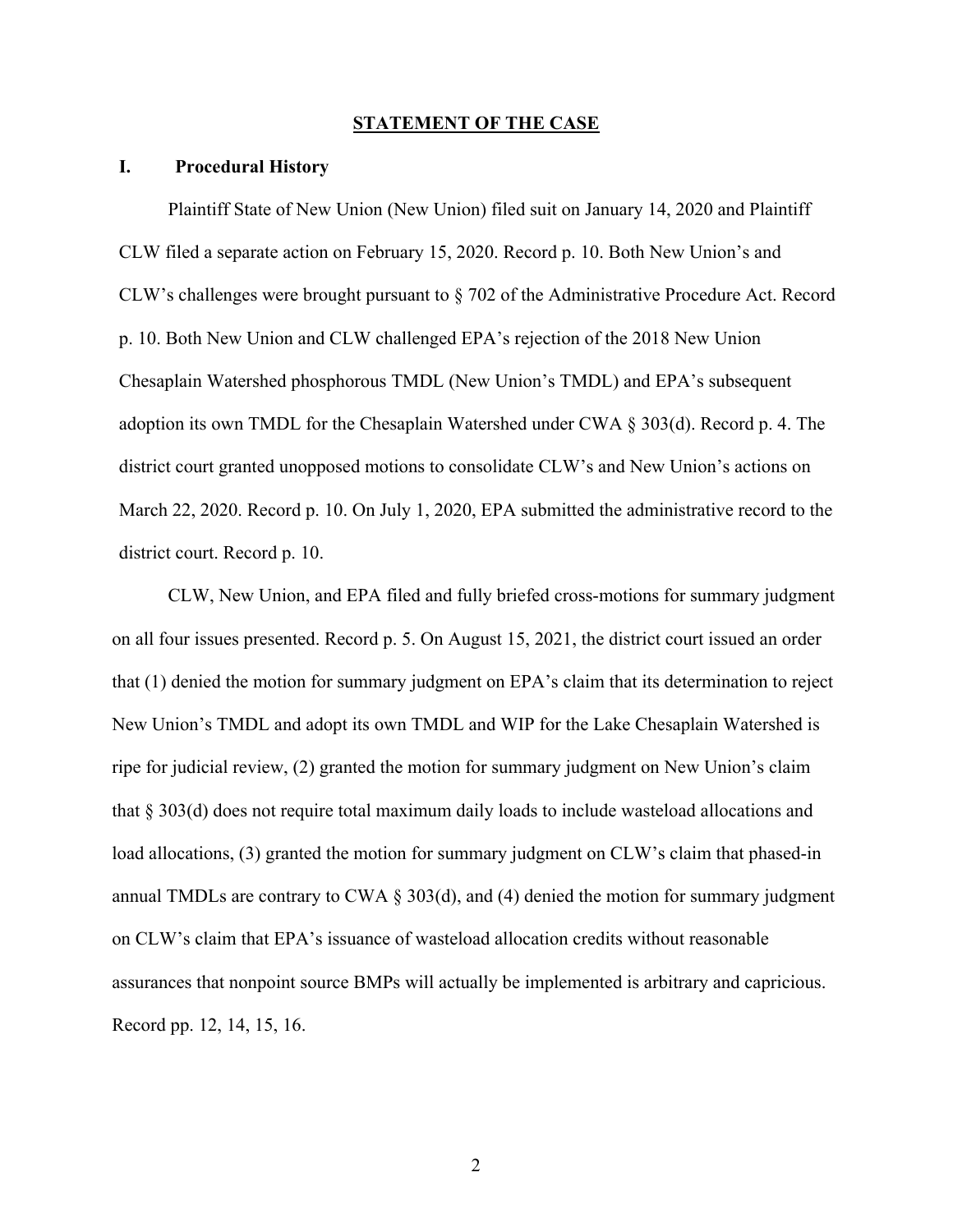CLW filed a timely notice of appeal seeking to reverse the district court's determination that (1) EPA's interpretation of the term total maximum daily load to include wasteload allocations and load allocations violated CWA § 303(d), and (2) EPA's credit for nonpoint pollution reductions to be achieved through implementation of BMPs to make point source pollution reductions less stringent was not arbitrary or capricious based on the record before EPA. Record p. 2.

### **II. Facts**

A. The Degradation of Water Quality in Lake Chesaplain

Lake Chesaplain is a fifty-five mile long, five mile wide natural lake in New Union. Record p. 7. The scenic Chesaplain National Forest is located on the Lake's western shore. Record p. 7. The national forest has a public beach where tourists and local residents swim in Lake Chesaplain. Record p. 7. The national forest is also used for other forms of recreation, as well as timber production. Record p. 7. At the northern end of the Lake, in the city of Chesaplain Mills, the Union River flows into Lake Chesaplain. Record p. 7.

Before the turn of the twenty-first century, Lake Chesaplain was known for its first-rate water quality. Record p. 7. Its pristine waters attracted recreational boaters and fishermen from around the country, sustained abundant and diverse populations of aquatic species, and supported vacation communities and traditional agricultural practices around the Lake. Record p. 7. Unfortunately, water quality in Lake Chesaplain has declined significantly over the past several decades, largely due to nonpoint source pollution stemming from industrial agriculture and human waste. Record p. 7.

In the 1990s, ten large-scale concentrated animal feeding operations (CAFOs) were developed in the Lake Chesaplain watershed. Record p. 7. An enormous slaughterhouse, processing more than fifty million pounds of meat per year was also built in Chesaplain Mills to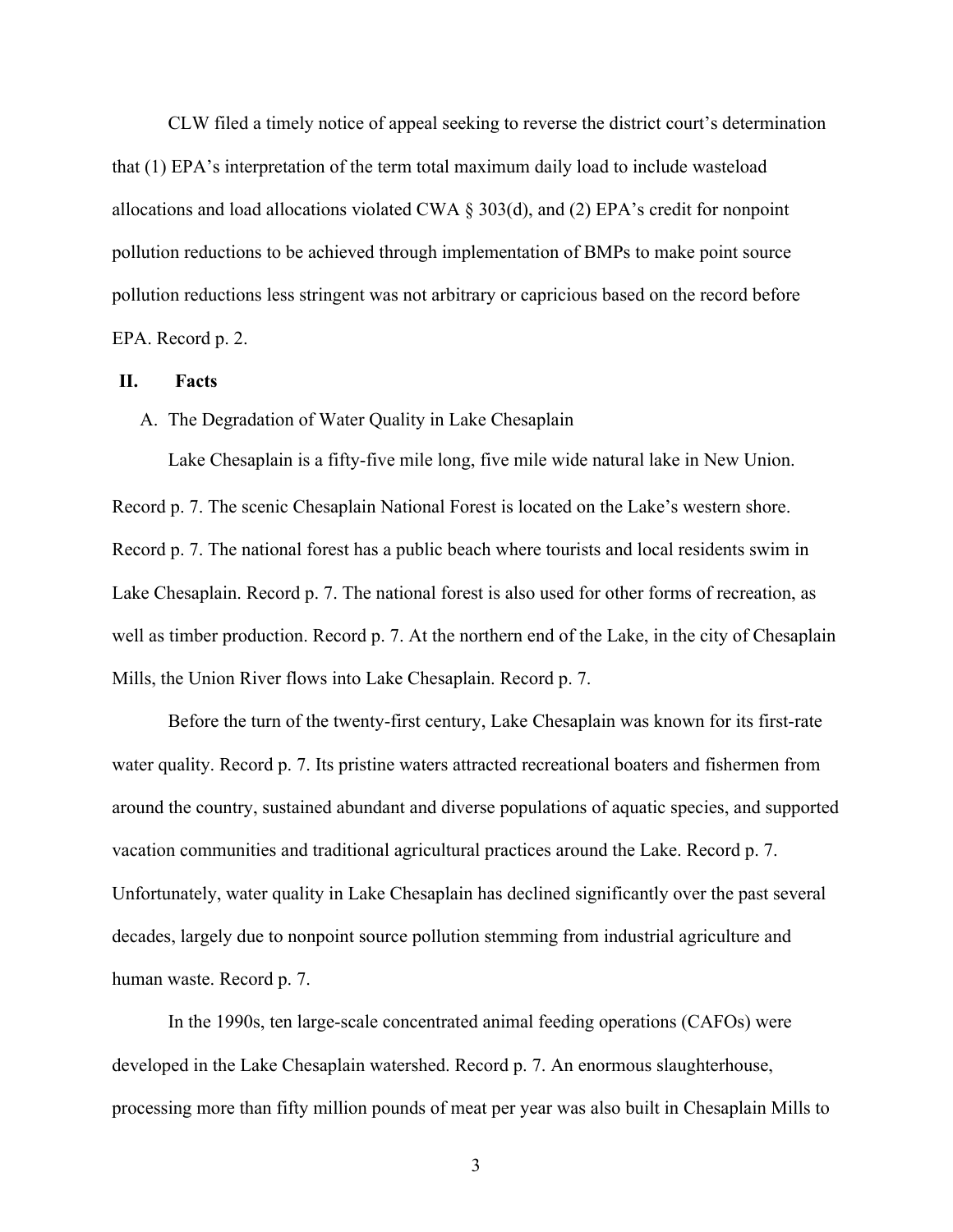maintain the hog CAFOs. Record p. 7. Around the same time, another vacation community was built along the eastern shore of Lake Chesaplain. Record p. 7. These industrial agriculture and vacation home developments polluted the once-pristine Lake and caused a precipitous decline in water quality. Record p. 7. As early as 2012, the Lake Chesaplain Study Commission, created by New Union, warned that phosphorus pollution was causing eutrophication, a process that makes water bodies less ecologically productive. Record p. 8. The phosphorus loading was also contributing to algae growth, creating a horrific odor, destroying the clarity of the water, and decreasing the amount of dissolved oxygen available for the Lake's aquatic life. Record p. 7. In recent years, Lake Chesaplain's water quality has continued to deteriorate. Record p. 7. The impacts of this pollution have caused a decline in tourism revenue. Record p. 7. Thick mats of algae on the surface of the Lake obscure its once crystal-clear waters, produce repulsive odors, and render the public beach unsuitable for swimming. Record p. 7. This decline in water quality has diminished CLW members' enjoyment of recreational activities like fishing, boating and swimming. Record p. 11.

B. The Polluters of Lake Chesaplain

The point source polluters of Lake Chesaplain include the slaughterhouse and the sewage treatment plant of Chesaplain Mills. Record p. 7. New Union has issued National Pollutant Discharge Elimination System (NPDES) permits under CWA § 402 to the slaughterhouse and the sewage treatment plant. Record p. 7. The nonpoint sources whose discharges cannot be controlled by NPDES permits include the septic tanks of vacation homes along the Lake's shore, the agricultural sources on the eastern shore of the Lake, and the hog CAFOs. Record p. 7.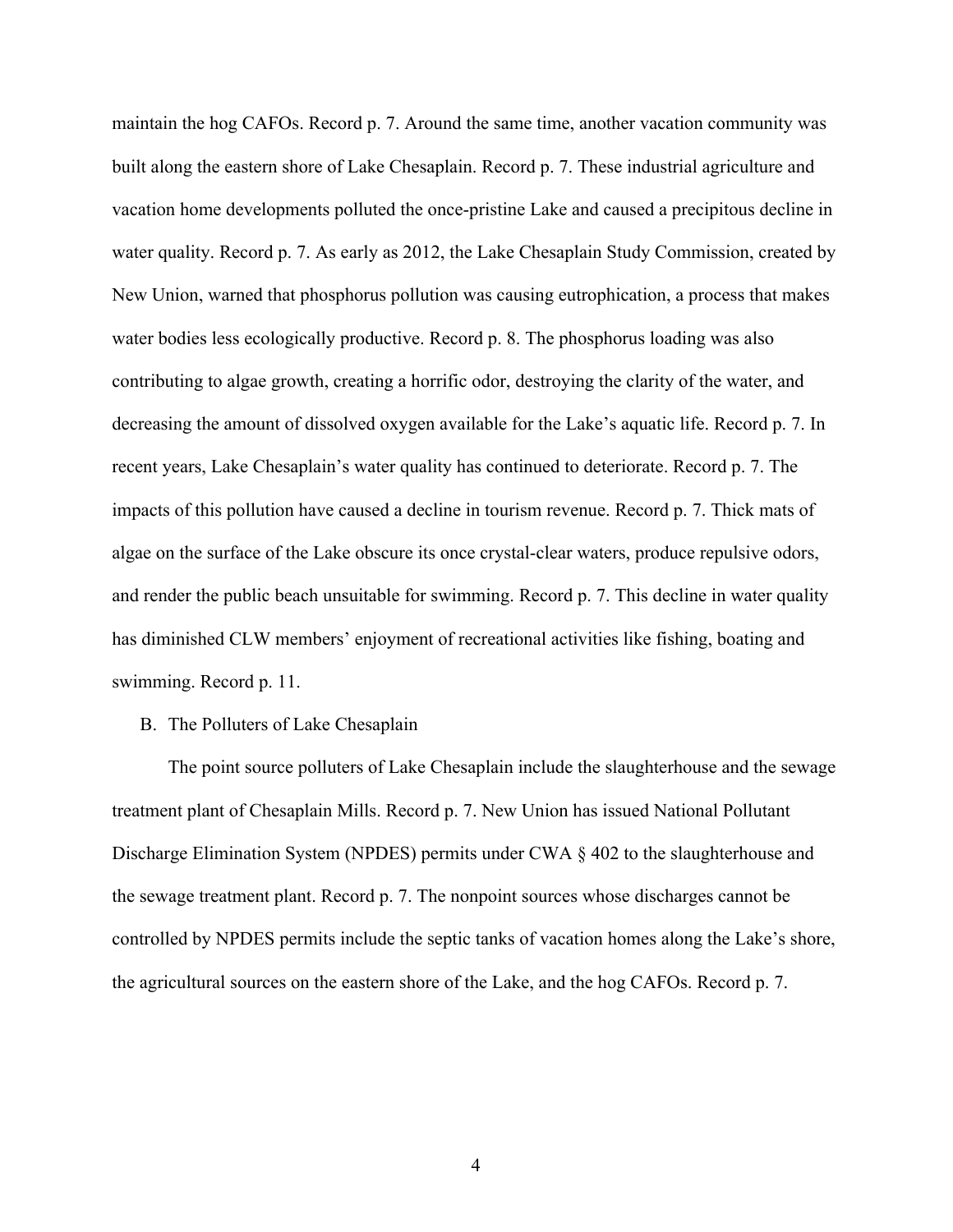### C. The History of Water Quality Regulation in Lake Chesaplain

Under New Union's water quality standards, Lake Chesaplain is designated as a Class AA water. Record p. 8. Class AA waters are intended to support drinking water sources, primary contact recreation, and fish propagation and survival. Record p. 8. In 2008 New Union established the Lake Chesaplain Study Commission. After four years of study, the Commission released a report that found the Lake was suffering from eutrophication, a lack of dissolved oxygen, and excessive algae growth, all traceable to levels of phosphorus which consistently exceeded limits that would allow for a healthy lake ecosystem. Record p. 8. None of the scientific conclusions of the Commission were disputed, and its report was included in the record before EPA. Record p. 8 n.1.

In the following triennial review, New Union Division of Fisheries and Environmental Control (DOFEC) adopted water quality criteria for Class AA waters of 0.014 mg/l of phosphorus. Record p. 8. Because Lake Chesaplain failed to meet this criteria, it was included in DOFEC's § 303(d) list of impaired waters submitted to EPA. Record p. 8. However DOFEC failed to submit a TMDL for the Lake as required. Record p. 8. Despite this, EPA accepted the list of impaired waters. Record p. 8. In 2015, CLW threatened to sue both EPA and DOFEC for the failure to establish the required TMDL for Lake Chesaplain. Record p. 8. CLW agreed to dismiss its lawsuit after DOFEC agreed to establish a TMDL through a state rulemaking process. Record p. 8. In 2016 as part of this process, the Lake Chesaplain Study Commission issued a supplemental report, calculating the maximum annual loading that would result in attainment of the 0.014 mg/l phosphorus standard as 120 metric tons (mt). Record p. 8. The supplemental report showed that actual phosphorus loadings were 180 mt, 61.9 of which came from point sources, 85.8 from nonpoint sources, and 32.3 from natural background sources. Record pp. 8-9.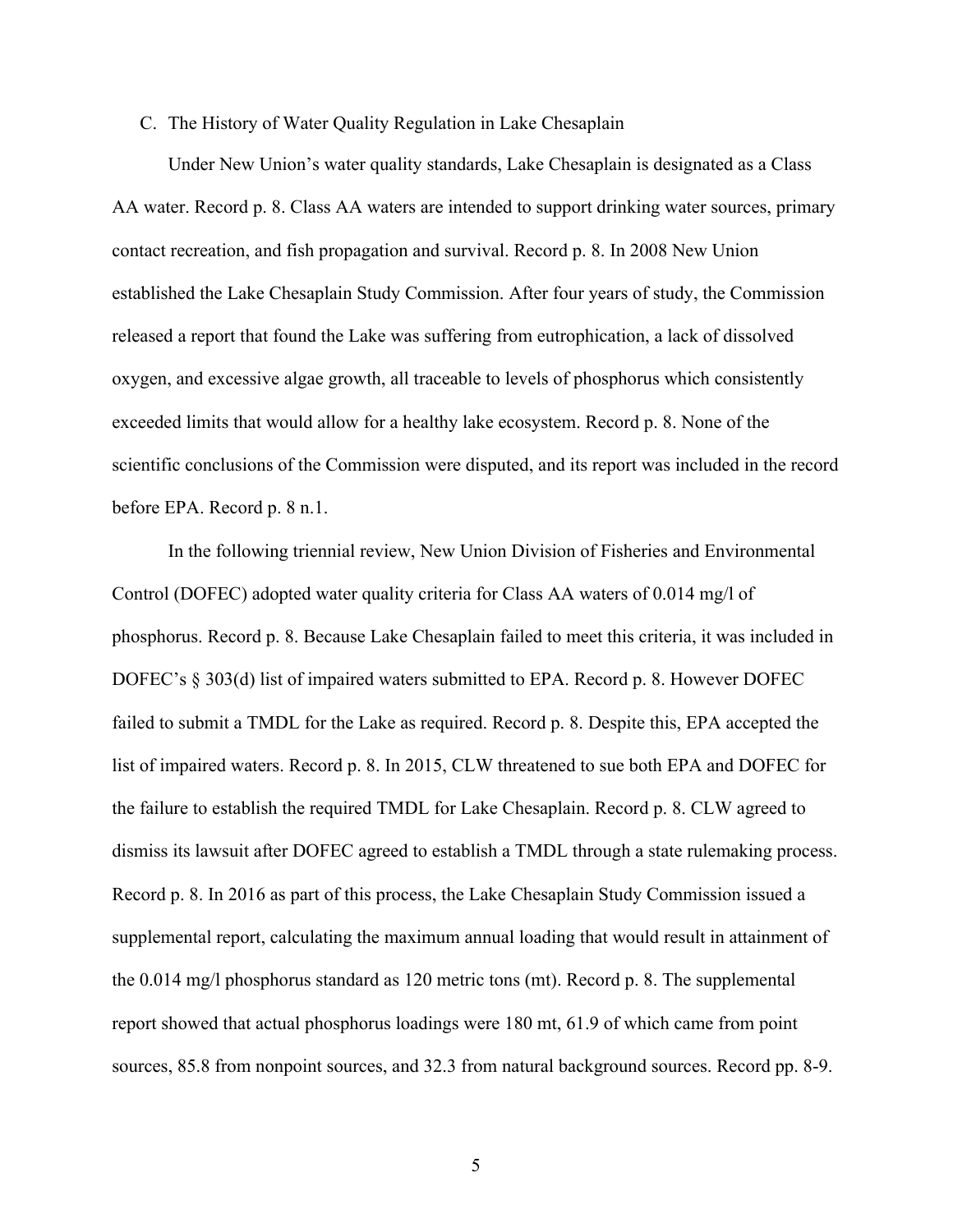The Commission's supplemental report laid much of the blame for the phosphorus loading at the feet of the hog CAFOs and private septic systems. Record p. 9. Even though the CAFOs were categorized as non-discharging, large quantities of hog manure reached Lake Chesaplain through runoff and groundwater flows. Record p. 9. Substantial amounts of phosphorus also reached the Lake. Record p. 9. The supplemental report also noted that none of the point sources in the watershed had effluent limitations for phosphorus in their NPDES permits. Record p. 9.

In 2017, DOFEC issued public notice of their proposed implementation of the TMDL through a reduction in phosphorus loading that would be phased in over time and shared equally among point and nonpoint sources. Record p. 9. This proposal would not reach 120 mt loading until the fifth year of the TMDL, when the full 35% reduction in phosphorus loading necessary to meet Class AA water standards would occur. Record p. 9. The plan provided that point source reductions would be incorporated into NPDES permits, while nonpoint reductions would come from various BMP programs DOFEC planned to implement. Record p. 9.

This plan proved highly controversial. Record p. 9. Lakefront residents complained about increased maintenance expenses for their septic systems. Record p. 9. Point sources were worried about the cost of installing phosphorus treatment systems. Record p. 9. CLW argued that the required reduction must be achieved by requiring zero phosphorus loading from the two identified point sources. Record p. 9. The hog CAFOs objected to the imposition of any BMPs and argued that EPA has no authority to impose any loading limits on any nonpoint sources. Record p. 10.

Bowed by the hog CAFOs, DOFEC adopted their position in 2018. Record p. 10. A new TMDL, lacking any wasteload allocations for point sources or load allocations, was submitted to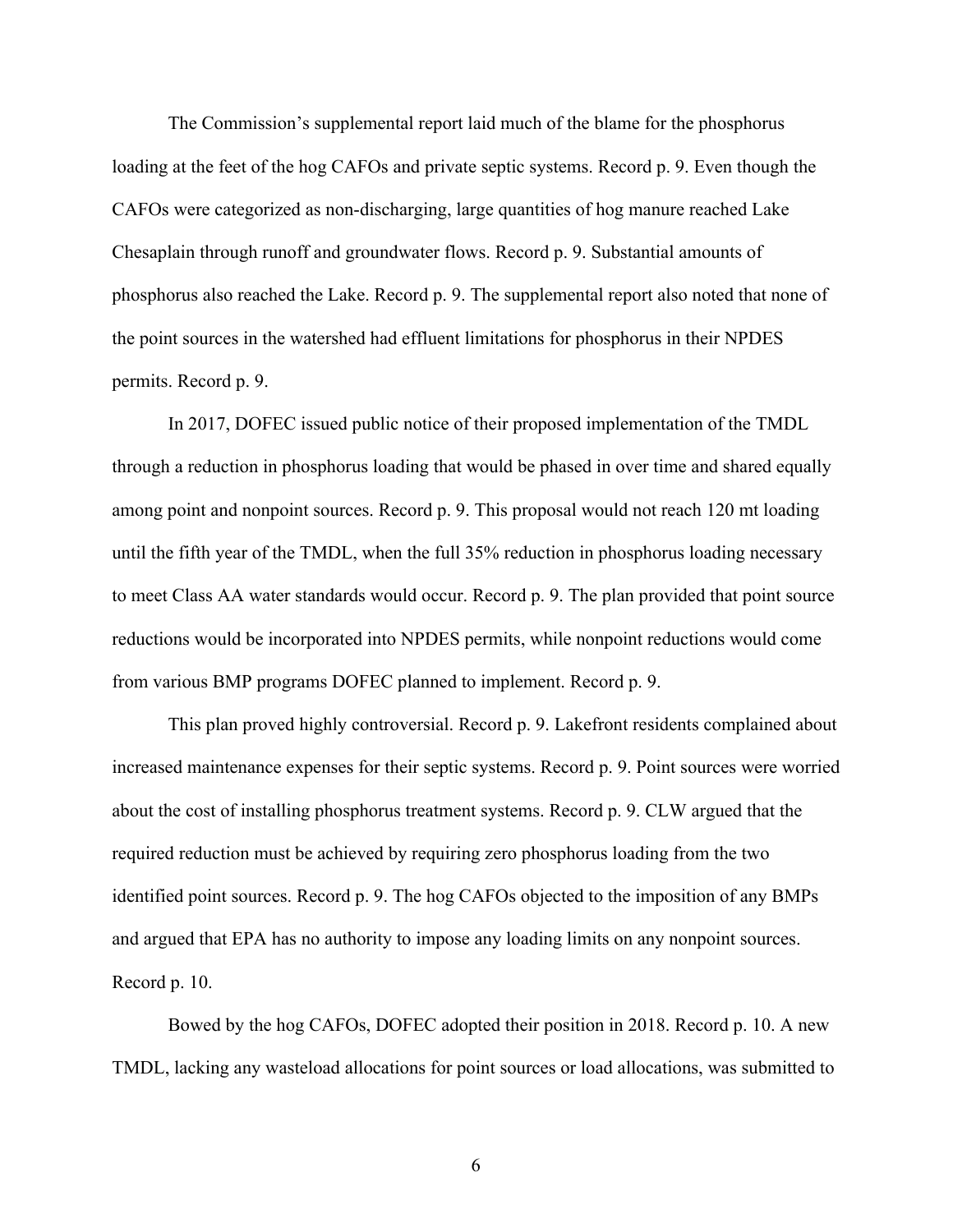EPA and rejected. Record p. 10. After notice and comment, EPA adopted the original DOFEC proposal, including the phased reduction in phosphorus loading for both point and nonpoint sources. Record p. 10. EPA called the phased point source reductions and BMP measures the Chesaplain Watershed Improvement Plan (CWIP). Record p. 10. In doing so, EPA incorporated the record of scientific reports and public comments before DOFEC into its own record. Record p. 10. The adopted CWIP lacks any enforcement mechanisms for BMPs and does not address whether EPA or DOFEC will attempt to enforce BMPs at all. Record p. 10.

### D. Information from CLW Affidavits

Both the slaughterhouse and the sewage treatment plant are operating under expired NPDES permits and are not subject to any limitations on phosphorus discharges. Record p. 10. Each timely applied for permit renewal but challenged DOFEC's proposed 35% phosphorus loading reduction. Record p. 10. These point sources have sought a hearing on this element of their permits based on compliance costs. Record p. 10. After EPA's adoption of the TMDL, New Union has taken no steps to enforce phosphorus reduction BMPs for the nonpoint source polluters. Record p. 10. Nor have the state-issued nutrient management permits been modified to incorporate phosphorus reductions. Record p. 10. While the state sits on its hands, the oncepristine waters of Lake Chesaplain continue to violate water quality standards. Record p. 10.

### **SUMMARY OF THE ARGUMENT**

I. EPA's decision to reject New Union's 2018 TMDL and adopt its own is ripe for review. An agency action is ripe for review if it causes hardship to the parties, does not interfere with further administrative action, and does not require further factual development. First, EPA's TMDL is insufficiently protective of water quality in Lake Chesaplain. EPA's TMDL provides an annual phased-in approach to achieving water quality standards and lacks reasonable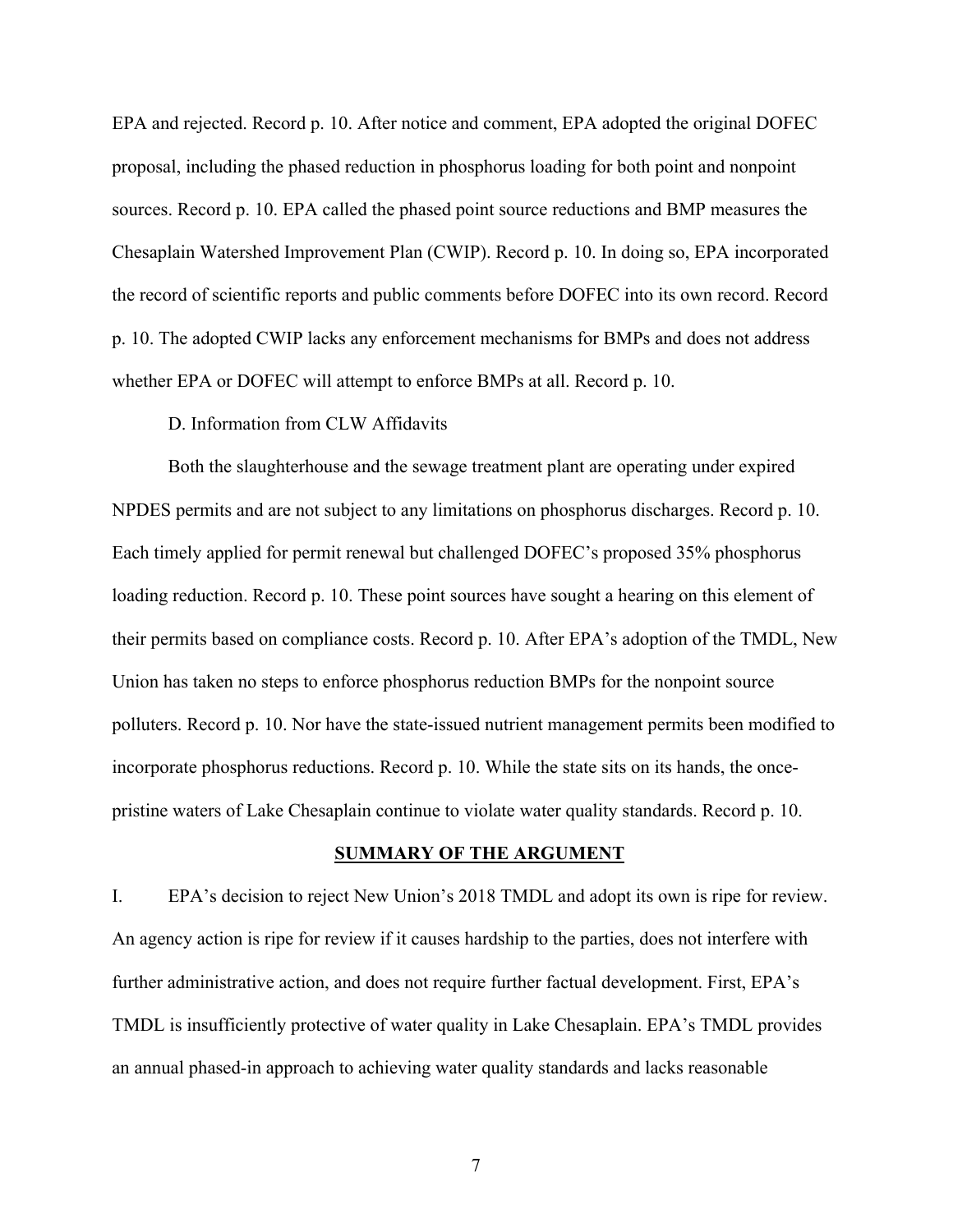assurances that BMPs will be implemented so that pollution credits can actually be shifted to the wasteload allocation. Second, judicial review will not interfere with further administrative action because EPA's TMDL is definitive regarding the load allocation, the wasteload allocation, and the exact limits of discharges point source polluters. EPA's TMDL is a final agency action because it was adopted after notice and comment and determines the rights and obligations of point source polluters by specifying NPDES permit limits. Third, no further factual development is needed because all three challenges to EPA's TMDL are purely legal issues about congressional intent or EPA's interpretation of its own regulation. Though New Union still must incorporate EPA's TMDL into its § 303(e) planning process and incorporate the point source limits into NPDES permits, New Union is required to take these actions. The remaining administrative actions are mandatory, certain, and specific, so CLW has been harmed by New Union's expected conformity with the TMDL and judicial review will not interfere with the remaining administrative actions. EPA's adoption of its own TMDL is ripe for review.

II. EPA's interpretation of the word "total" as "[t]he sum of the individual WLAs for point sources and LAs for nonpoint sources and natural background" in 40 C.F.R. §130.2(i) is a permissible construction that is entitled to *Chevron* deference. An interpretation of a term by the agency administering the statute receives *Chevron* deference if it is ambiguous, and if the interpretation is a permissible construction of the ambiguous term. The word "total" in "total maximum daily load" is ambiguous. "Total" is not defined in CWA, and it is capable of more than one reasonable definition, including a definition that suggests a sum of constituent parts. CWA uses "total" to mean a sum of constituent parts in another section of the Act, confirming that this is a reasonable definition of the term in Act-specific contexts. Congress intentionally left the term "total" ambiguous for EPA to define, because CWA is a comprehensive, technical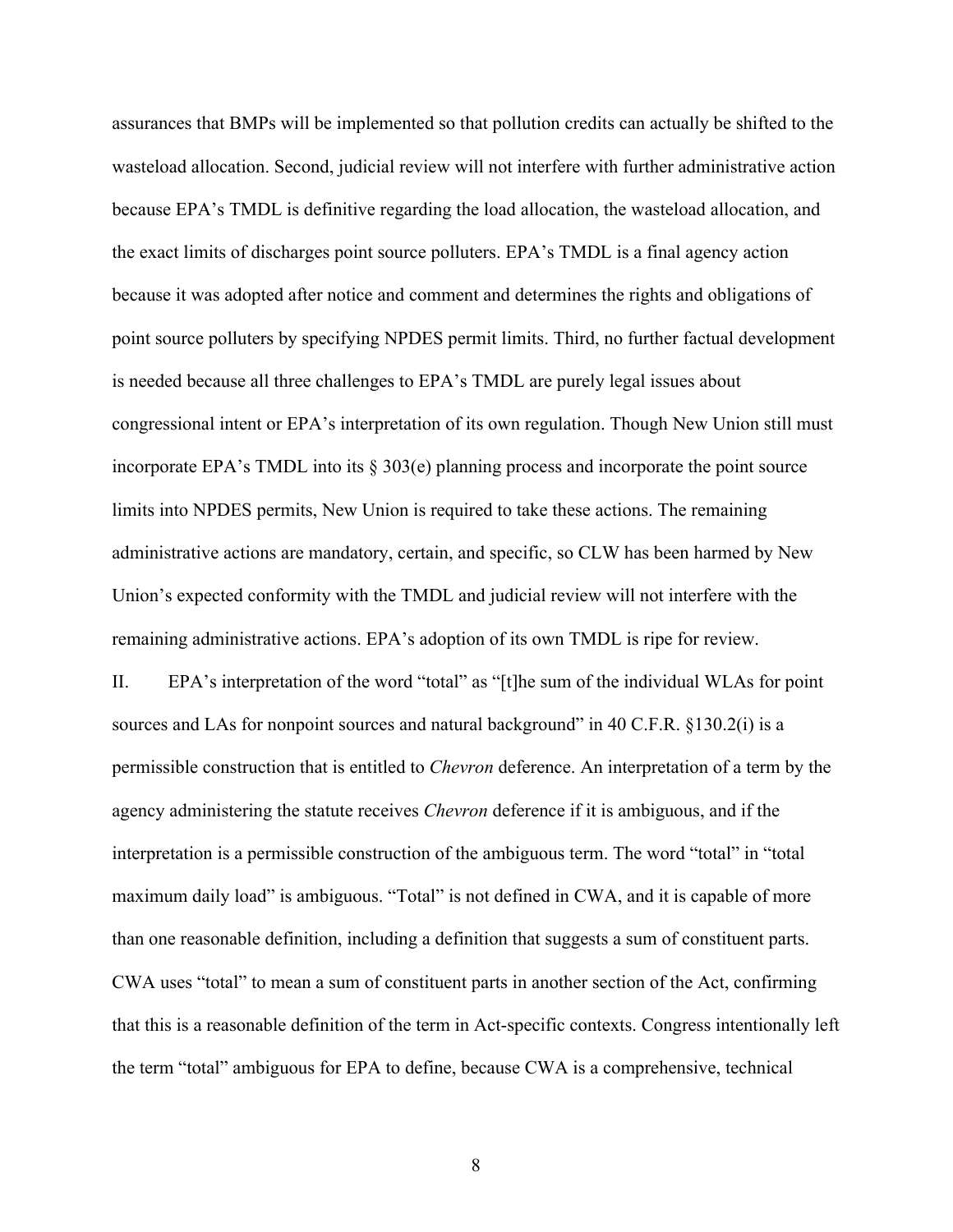statute, and there are complexities and costs associated with establishing TMDLs under CWA § 303(d)'s statutory framework. The delegation of authority to EPA to fill statutory gaps regarding TMDLs in CWA has been recognized by other courts. EPA has interpreted the ambiguous term "total" in a way that furthers CWA's broader purpose of achieving fishable and swimmable waters nationwide. TMDLs must consider point and nonpoint source pollution to compute load allocations, and EPA's requiring the breakdown of wasteload allocations and load allocations in a TMDL effectuates the purpose of a TMDL as a planning document meant to address the water quality of an entire water body. EPA's interpretation of the word "total" is a plausible reading that promotes the broader purpose of CWA and the informational purpose of a TMDL. Thus, EPA's interpretation is a permissible construction of an ambiguous term, and it should receive *Chevron* deference and be given controlling weight.

III. A phased annual TMDL is contrary to CWA § 303(d). Two requirements of TMDLs under  $\S 303(d)$  are: (1) total maximum daily loads must be expressed in quantity per day, and (2) TMDLs must be set at a level necessary to implement the applicable water quality standards. First, EPA's interpretation of § 303(d) to allow total maximum daily loads to be expressed in mass per time, toxicity, or other appropriate measure is contrary to the plain meaning of the word daily. Applying the *Chevron* analysis, the plain meaning of "daily" is unambiguous. "Daily" means every day. Moreover, CWA's purpose and structure confirm that a total maximum daily load is the greatest amount of a pollutant that can pass into a water body each day without causing a violation of water quality standards. If "daily" can mean any other appropriate time frame, then a total maximum daily load would permit periodic violations of water quality standards, contrary to CWA. Because "daily" is unambiguous, Congress did not delegate authority to EPA to define the loading period. Even if "daily" was ambiguous, it is unreasonable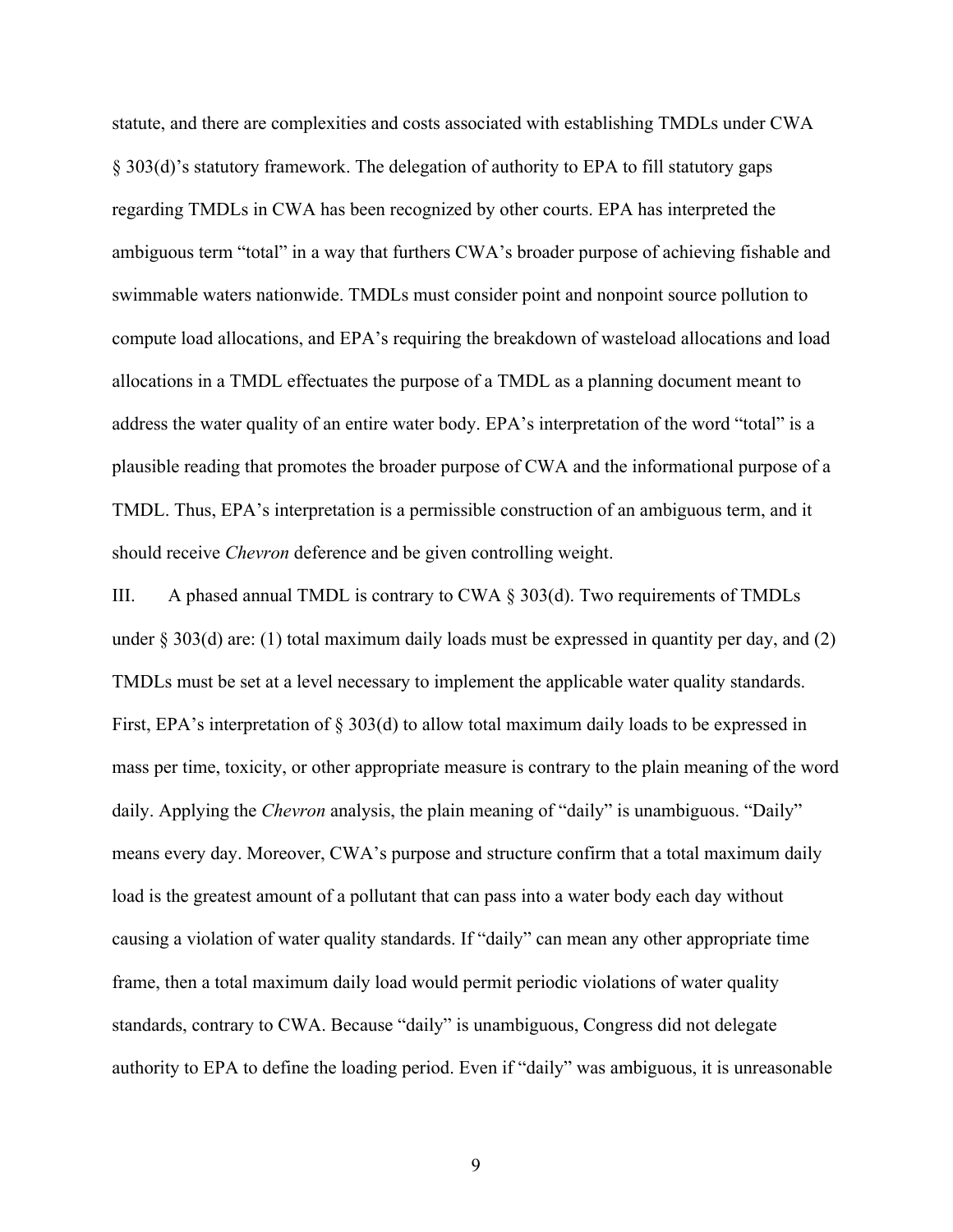for EPA to interpret "daily" as annual because total maximum daily loads must account for seasonal variations under § 303(d). "Daily" means every day, so total maximum daily loads must be expressed in quantity per day.

CWA § 303(d) mandates that TMDLs be set at a level necessary to achieve water quality standards at the outset. A percentage reduction in loading necessarily permits a violation of water quality standards because it does not ensure attainment of water quality standards at the time the TMDL is adopted. In this case, a five-year percentage reduction in loading allows for violation of water quality standards for the next five years. EPA's own TMDL regulations confirm that TMDLs that permit violations of water quality standards, as is the case with EPA's TMDL, are contrary to CWA. Additionally, TMDLs form the basis of effluent limitations necessary to achieve water quality standards under § 301, which were supposed to be achieved by July 1, 1977. EPA may not extend the deadline set by Congress to achieve effluent limitations that meet water quality standards. Therefore, annual percentage reductions in loading are contrary to CWA. IV. Approval of the EPA TMDL lacking reasonable assurances was arbitrary and capricious because it was a departure from long-standing agency policy and interpretation. EPA's own requirement of reasonable assurances has been consistently applied since originally announced in a 1991 guidance document. EPA provided no reason for its failure to include these assurances in its Lake Chesaplain TMDL and WIP. This departure from consistent agency policy without explanation renders the agency's approval of the EPA TMDL arbitrary and capricious.

Moreover, the long-standing interpretation of 40 C.F.R. § 130.2(i) to require reasonable assurances of load allocation reductions when granting point source pollution credits is also due *Auer* deference, underscoring the arbitrary and capricious nature of EPA's actions. *Auer* applies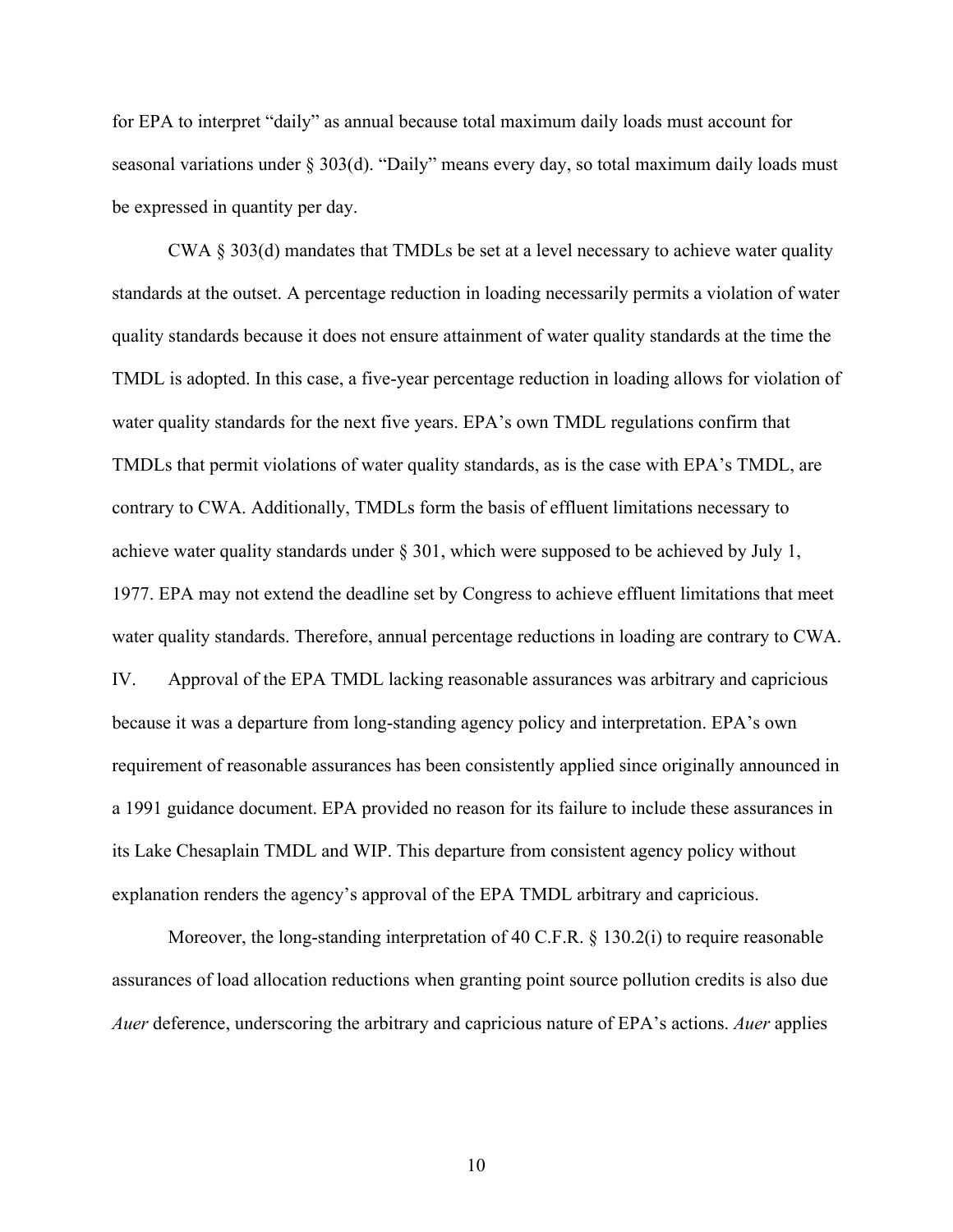to agency interpretations of ambiguous regulations. Interpretations due *Auer* deference must be reasonable, actually made by the agency, and represent its fair and considered judgment. Here, EPA's long-standing interpretation of 40 C.F.R. § 130.2(i) requires reasonable assurances of load allocation reductions, in accord with one of two competing definitions of "practicable." This interpretation of ambiguous regulatory text also furthers the purposes of the act. Finally, the interpretation originated in a guidance document intended to establish policies for multiple aspects of EPA's TMDL program. As such, it clearly represents an interpretation which was the product of deliberation and considered judgment, rather than a mere litigation position or *post hoc* rationalization. Having fulfilled all the elements of *Auer* deference, EPA's long-standing interpretation of 40 C.F.R. § 130.2(i) should be given deference over its litigation position attempting to rationalize the agency's failure to include reasonable assurances in its Lake Chesaplain TMDL and the CWIP.

#### **STANDARD OF REVIEW**

This Court reviews a district court's grant of summary judgment de novo. *Am. Farm Bureau Fed'n v. EPA*, 792 F.3d 281, 292 (3d Cir. 2015).

#### **ARGUMENT**

#### **I. EPA'S ADOPTION OF ITS OWN TMDL AND WIP IS RIPE FOR REVIEW.**

The three factors to consider when determining if an administrative action is ripe for judicial review are: "(1) whether delayed review would cause hardship to the plaintiffs; (2) whether judicial intervention would inappropriately interfere with further administrative action; and (3) whether the courts would benefit from further factual development of the issues presented." *Ohio Forestry Ass'n v. Sierra Club*, 523 U.S. 726, 733 (1998); *see also Abbott Lab'ys v. Gardner*, 387 U.S. 136, 148-49 (1967) (holding that courts must examine the fitness of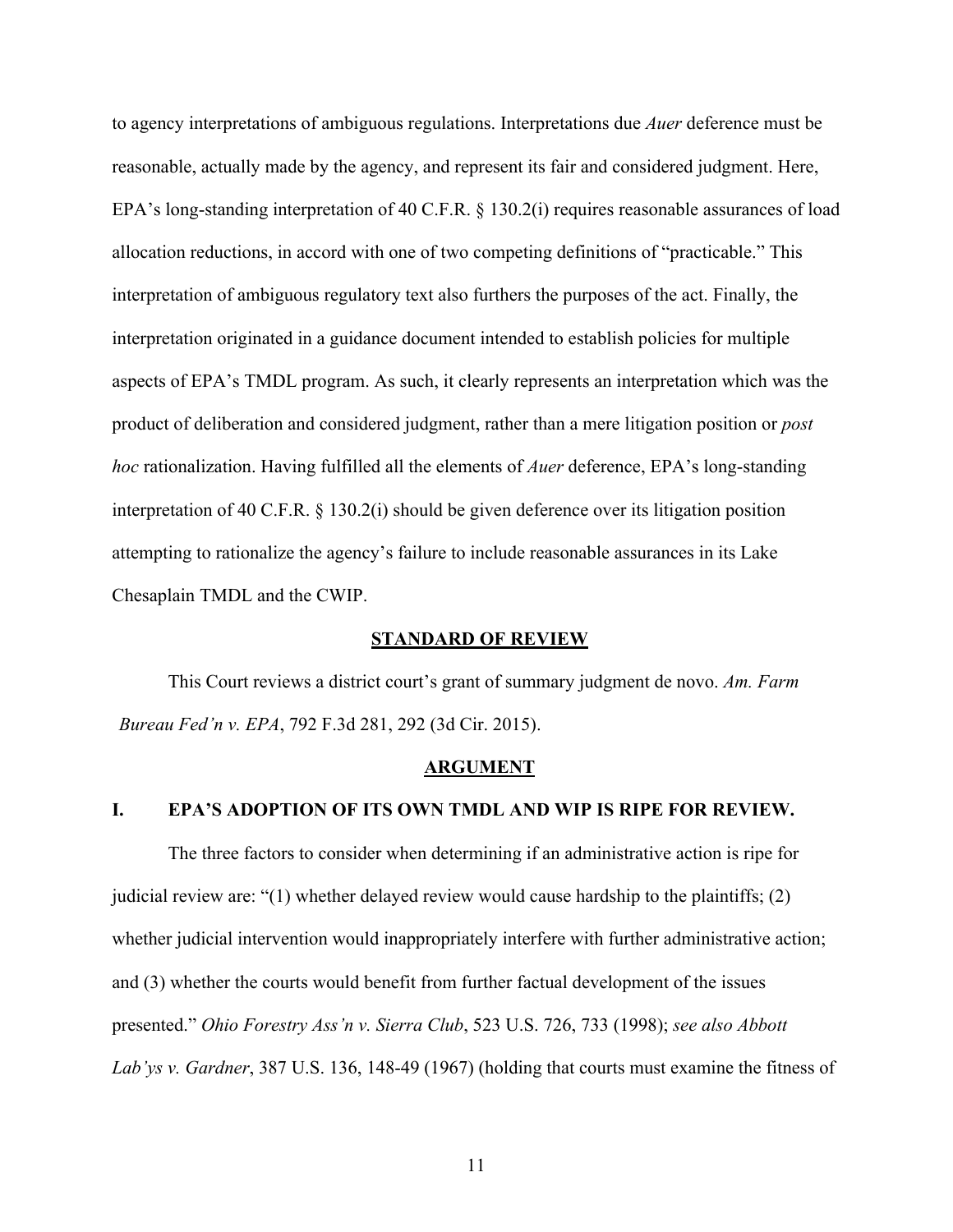the issue for judicial review and examine the prejudice to the plaintiffs if judicial review is denied at the present stage).

First, EPA's TMDL causes hardship to CLW because it adversely affects water quality in Lake Chesaplain. Agency action causes hardship to the plaintiffs if it has an immediate, day-today effect on the parties and an adverse legal effect. *Abbott Lab'ys*, 387 U.S. at 152; *Ohio Forestry Ass'n*, 523 U.S. at 733 (explaining that harm can occur from modifying a formal legal license). EPA's TMDL specifies annual percentage reductions in load allocations and wasteload allocations rather than set daily allocations with immediate effect. Record p. 10. The wasteload allocation is implemented through NPDES permits, which authorize discharges by point sources. 40 C.F.R. § 122.44(d)(1)(vii)(B); 33 U.S.C. § 1342. EPA's TMDL also lacks reasonable assurances that nonpoint source polluters will implement BMPs so that pollution credits can be shifted to the wasteload allocation. Record p. 10. Because of these shortcomings, EPA's TMDL is insufficiently protective of water quality in Lake Chesaplain. Thus, EPA's TMDL creates hardship for CLW.

While New Union has not yet incorporated EPA's TMDL into its continuing planning process under § 303(e) or incorporated the point source limits into NPDES permits, EPA's TMDL still adversely affects Lake Chesaplain's water quality. "[E]xpected conformity to [regulations] causes injury cognizable by a court of equity." *Columbia Broad. Sys., Inc. v. United States*, 316 U.S. 407, 419 (1942); *City of Arcadia v. EPA*, 265 F. Supp. 2d 1142, 1156-57 (N.D. Cal. 2003) (holding a TMDL did not create hardship to parties because plaintiffs could "not point to a single future event or condition that is fairly certain to occur and [would] adversely impact *Plaintiffs* themselves") (italics in original). If EPA disapproves a state's TMDL, the state "*shall* incorporate [EPA's specified loads for impaired waters] into its current plan under [§ 303(e)]."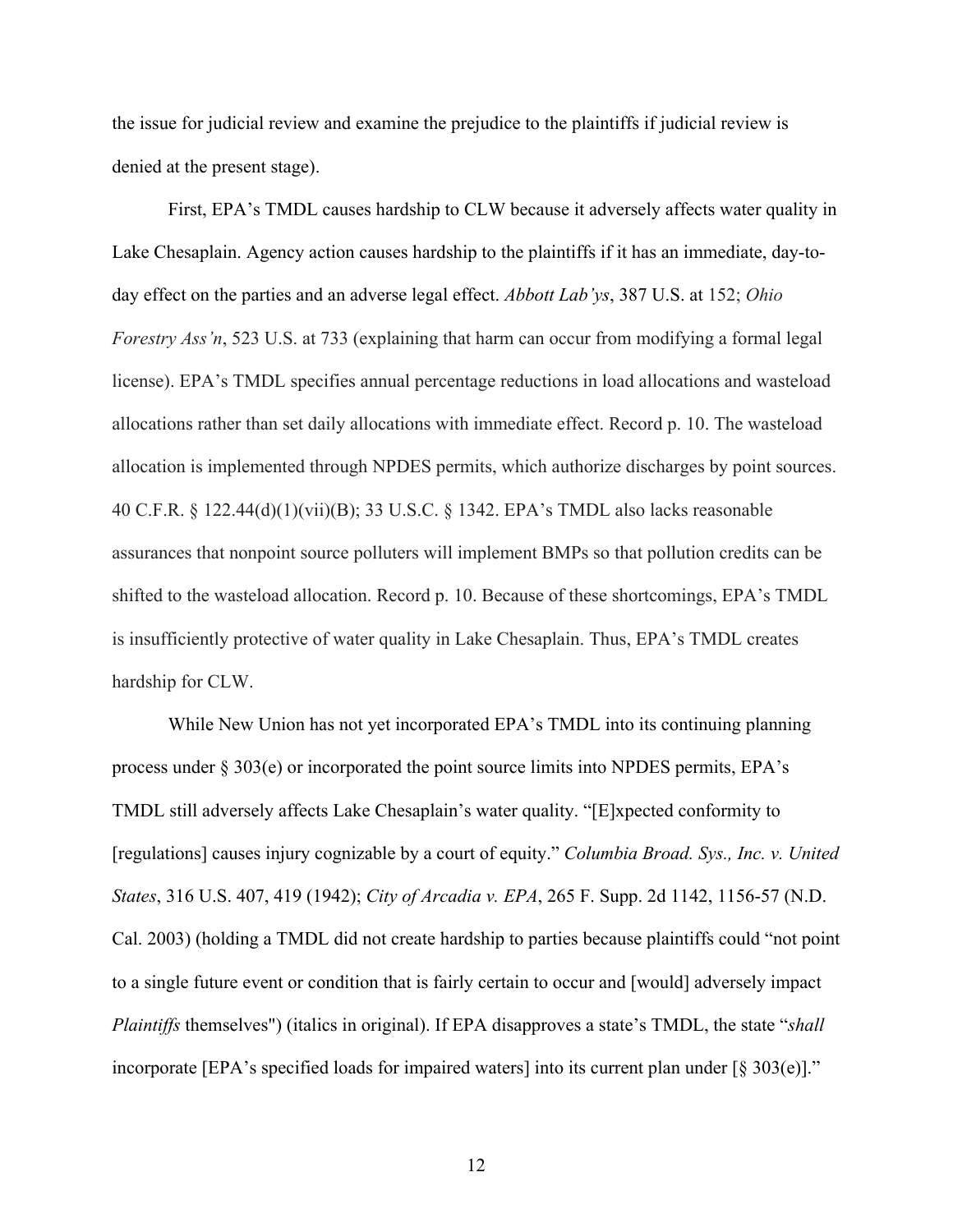33 U.S.C. § 1313(d)(2) (emphasis added). Thus, New Union is required to incorporate EPA's TMDL into its continuing planning process under  $\S 303(e)$ . Similarly, New Union, as the issuer of NPDES permits in the state, is required to incorporate the effluent limitations specified in EPA's TMDL into the NPDES permits. Record p. 12. Therefore, New Union is not only expected but is required to conform to EPA's TMDL, which is insufficiently protective of water quality in Lake Chesaplain.

Second, judicial review of EPA's TMDL will not interfere with further administrative action. Judicial review interferes with further administrative action when the action can be altered, undone, or it is uncertain whether the action will occur. *See City of Arcadia*, 265 F. Supp. 2d at 1158-59 (explaining that judicial intervention would interfere with further administrative action because a regional board was planning on revisiting the TMDL and it could be altered or rescinded); *Toilet Goods Ass'n v. Gardner*, 387 U.S. 158, 163 (1967) (holding an action unfit for judicial resolution because it was unknown whether the Commissioner of Food and Drugs would even order an inspection). New Union must incorporate EPA's TMDL into its § 303(e) planning process and issue NPDES permits with the specified effluent limitations. Because EPA's TMDL specifies the load allocation, the wasteload allocation, and the exact limits for the NPDES permits, there is no uncertainty as to the results of New Union's remaining actions. Therefore, "if there is something wrong with the TMDL," it is better to determine that now, rather than after New Union incorporates the effluent limitations in the TMDL into its planning process and implements NPDES permits that are insufficiently protective of water quality standards. *See Am. Farm Bureau Fed'n*, 782 F.3d at 294.

Moreover, EPA's decision to reject New Union's TMDL and adopt its own TMDL and WIP is a final agency action. A final agency action "mark[s] the consummation of the agency's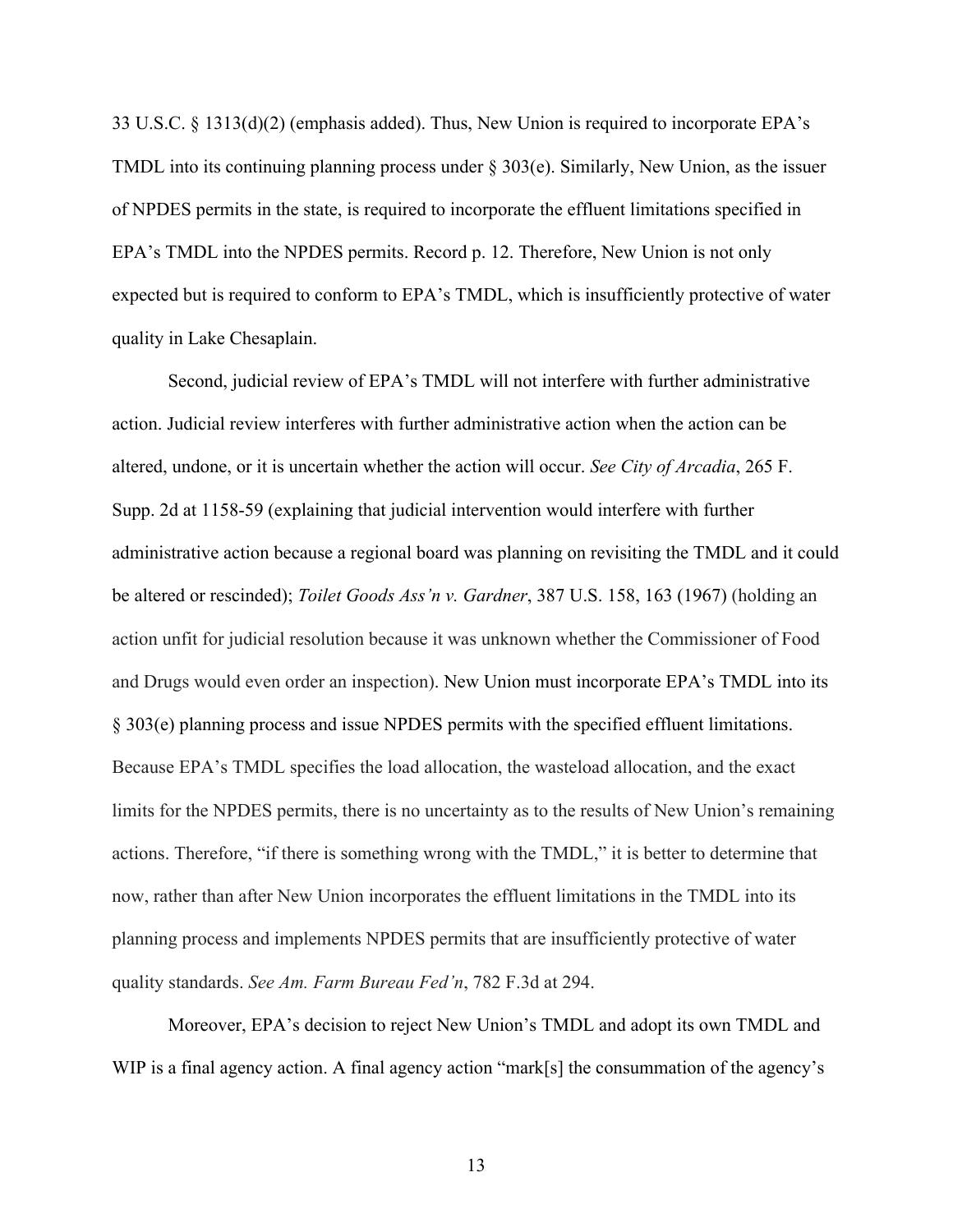decisionmaking [sic] process" and results in legal consequences. *Bennett v. Spear*, 520 U.S. 154, 178-79 (1997). An agency's decision-making process is complete if the action has been subject to notice and comment and if the agency makes definitive findings regarding the challenged action. *Toilet Goods Ass'n*, 387 U.S. at 162; *see Bravos v. Green*, 306 F. Supp. 2d 48, 56 (D.C. Cir. 2004) (explaining that the plaintiffs challenged EPA's approval of an implementation plan when EPA approved a TMDL and made no definitive findings regarding the implementation plan). Here, EPA adopted both its TMDL and the CWIP after notice and comment and EPA's actions regarding its TMDL and the CWIP are absolute. Record p. 10. Thus, EPA's decision to reject New Union's proposed TMDL and subsequently adopt its own TMDL and the CWIP is complete.

Next, legal consequences flow from EPA's TMDL. A TMDL by itself does not require any action, but TMDLs inform the creation of implementation plans. *City of Arcadia*, 265 F. Supp. 2d at 1144-45. An implementation plan explains how a pollutant level will actually be reduced through point source and nonpoint source reductions so a water body can attain applicable water quality standards. *Sierra Club v. Meiburg*, 296 F.3d 1021, 1030 (11thCir. 2002). In the instant case, EPA adopted both a WIP and TMDL together. Record p. 10. The WIP in this case details a combination of specific phased point source limits and BMP measures New Union must implement to reduce phosphorous in Lake Chesaplain. Record p. 10. Though the CWIP does not explain how the BMP measures will be enforced, New Union must incorporate the specified point source limits into NPDES permits to meet the wasteload allocation. Record p. 12. Therefore, the CWIP will have legal consequences because it ultimately authorizes point source discharges in specified amounts.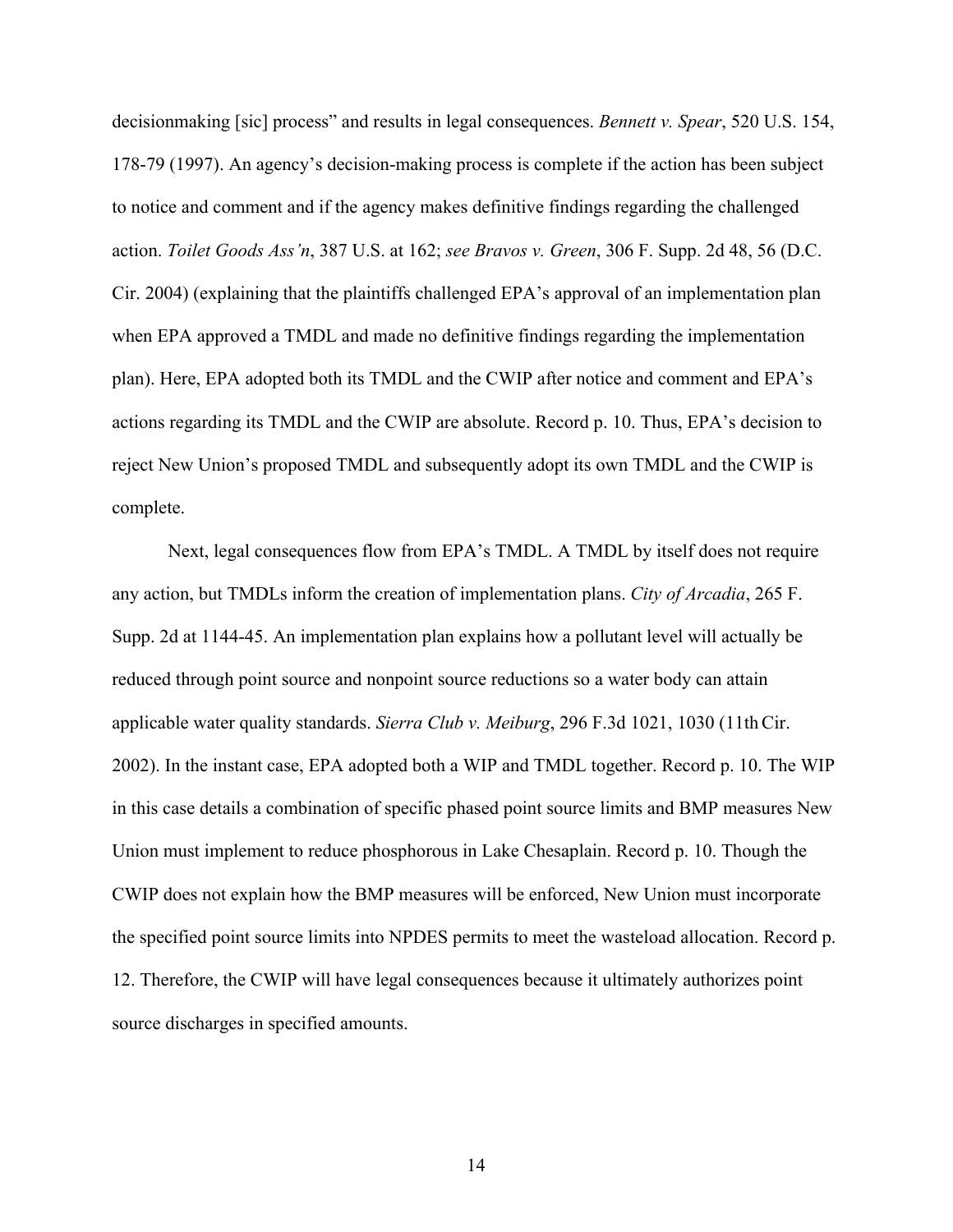Third, no further factual development is needed to review CLW's challenges to the Chesaplain Watershed TMDL. The first two challenges to the TMDL are purely legal issues about congressional intent: (1) whether EPA's decision to reject a TMDL because it failed to include wasteload and load allocations is contrary to law as an incorrect interpretation of CWA § 303(d), and (2) whether EPA's adoption of a TMDL consisting of annual pollution loading reductions to be phased in over five years violates CWA § 303(d) requirements. The third challenge—whether EPA's failure to include reasonable assurances that New Union will implement the proposed BMPs contemplated in the CWIP was arbitrary and capricious or an abuse of discretion—is also a purely legal question because it addresses EPA's application of its own regulations.

Therefore, EPA's adoption of its own TMDL causes hardship to CLW, does not interfere with further administrative action, and does not require further factual development. Though New Union still must incorporate EPA's TMDL into its § 303(e) planning process and incorporate effluent limitations NPDES permits, the remaining administrative actions are mandatory, certain, and specific, causing cognizable injury to CLW. EPA's adoption of its own TMDL is ripe for review.

## **II. THIS COURT SHOULD REVERSE THE DISTRICT COURT'S HOLDING THAT EPA'S REJECTION OF NEW UNION'S TMDL FOR FAILING TO INCLUDE WASTELOAD ALLOCATIONS AND LOAD ALLOCATIONS IS CONTRARY TO § 303(d).**

EPA's interpretation of "total maximum daily load" as requiring wasteload and load allocations is entitled to *Chevron* deference. EPA defines "total maximum daily load" as "[t]he sum of the individual WLAs for point sources and LAs for nonpoint sources and natural background." 40 C.F.R. § 130.2(i). Because EPA's interpretation of "total maximum daily load" has been promulgated in a regulation issued by the agency tasked with administering the relevant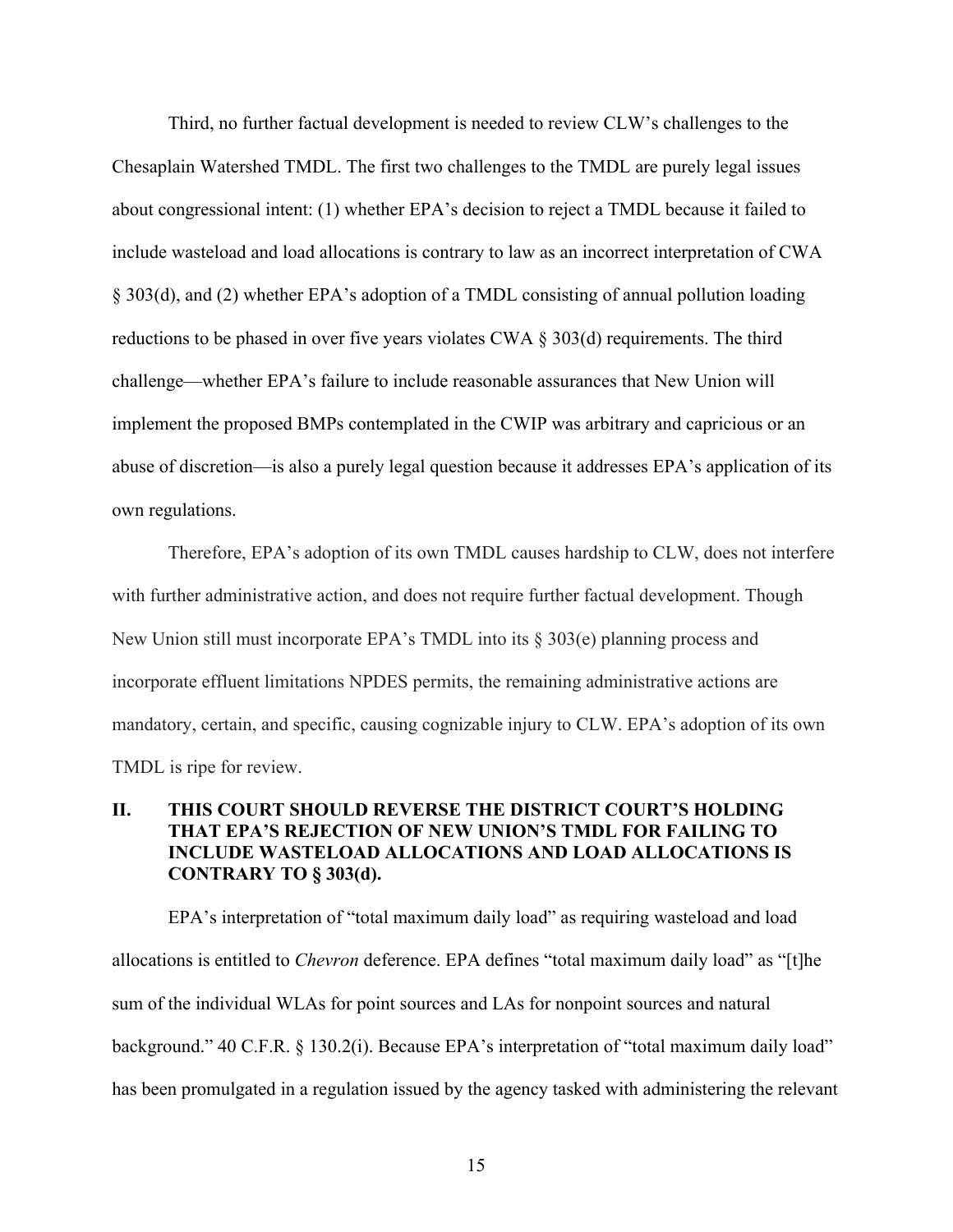statute, the interpretation is analyzed under *Chevron*'s two-step framework. *Chevron, U.S.A., Inc. v. NRDC, Inc.*, 467 U.S. 837, 842 (1984). Under *Chevron*, first, the court must determine whether the term at issue is ambiguous or whether Congress has directly spoken on the issue. *Id.* Unambiguous congressional intent overcomes a competing interpretation issued by the administering agency. *Id*. However, if the court finds the statute ambiguous, it will proceed to *Chevron* step two. *Id.* at 843. In step two, interpretations by the administering agency are "given controlling weight unless they are arbitrary, capricious, or manifestly contrary to the statute." *Id.* at 844. An agency's interpretation of an ambiguous element in a statute is entitled to deference if it is a permissible construction of the term. *Id.* 

The word "total" in "total maximum daily load" is ambiguous. To determine whether a term is ambiguous, first the court must look to the statutory text. *Barnhart v. Sigmon Coal Co.,*  534 U.S. 438, 450 (2002). Here, "total maximum daily load" is not defined in CWA. *See* 33 U.S.C. § 1362. Because the term is not defined in the statute, the court may look to the dictionary definition of the word "total" to determine its meaning. *See Octane Fitness, LLC v. ICON Health & Fitness, Inc.,* 572 U.S. 545, 545 (2014). A term is ambiguous if it is susceptible to two or more reasonable definitions or meanings. *Chickasaw Nation v. United States,* 534 U.S. 84, 90 (2001). The lower court erred when it stated that "total" cannot be defined in a way that requires it to include specified components of a whole. Rather, the word "total" is ambiguous, and it can refer to a total number composed of specified parts. *See* Total, Merriam-Webster, https://www.merriam-webster.com/dictionary/total (last visited Nov. 19, 2021) (defining "total" as "comprising or constituting a whole"). Because "total" can reasonably mean "the sum of constituent parts of the load" in addition to "just a number," the term is ambiguous. *Am. Farm Bureau Fed'n*, 792 F.3d at 297.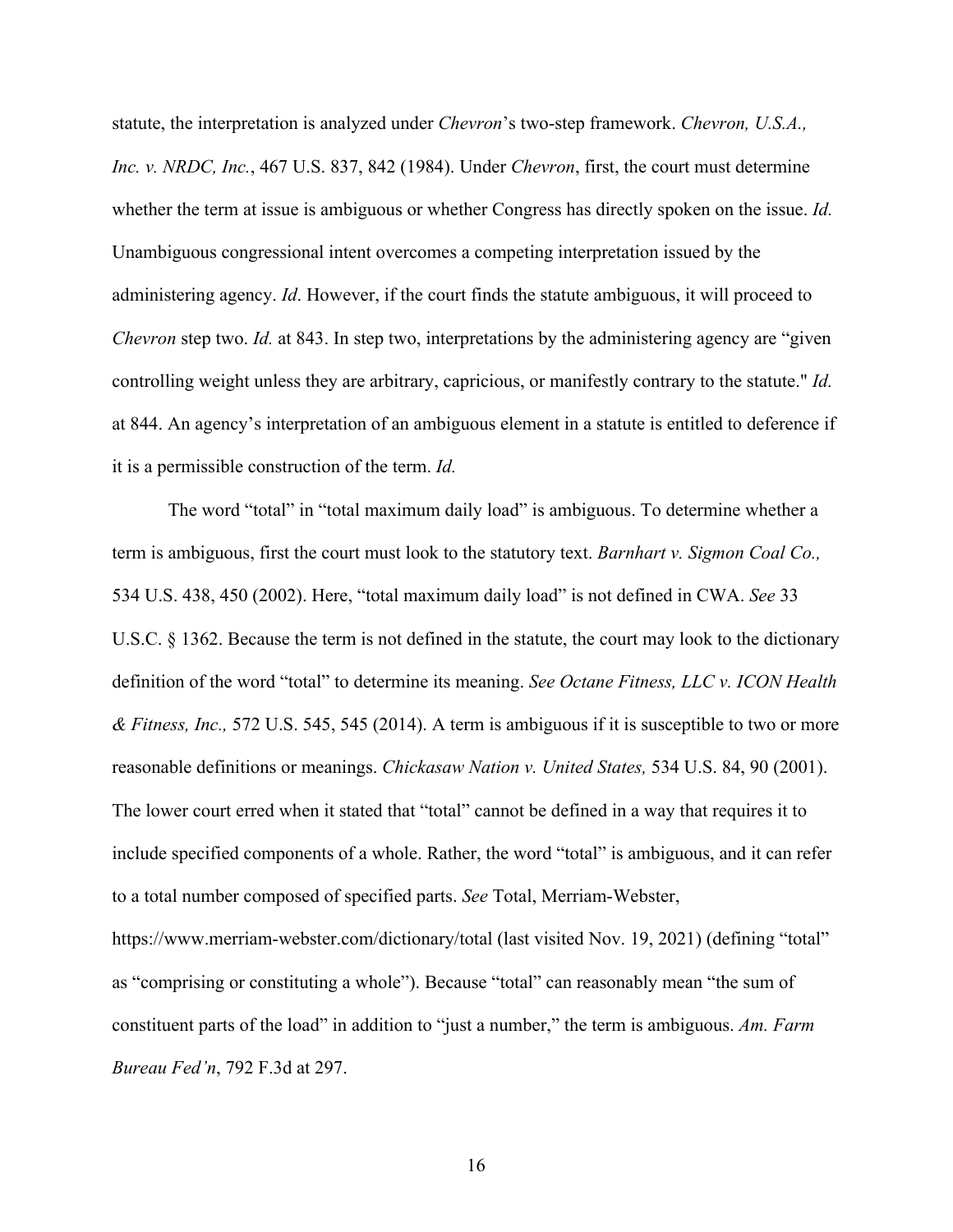The term "total" is used to suggest a "sum of constituent parts" elsewhere in CWA. When EPA considers the "total cost" of operating and maintaining publicly owned treatment works for the purposes of granting funds, it must look at the "total waste water loading of such works, the constituent elements of the wastes, and other appropriate factors." 33 U.S.C. § 1284(b)(1). The listed factors show that the "total cost" was intended to include component parts. *Am. Farm Bureau Fed'n*, 792 F.3d at 297. The ambiguous term "total" can be reasonably defined as including component parts both under its ordinary meaning and in the context of CWA.

Ambiguity in a statute suggests that Congress intended to delegate authority to the administering agency. *See United States v. Mead Corp.*, 533 U.S. 218, 226-27 (2001) (stating that *Chevron* deference applies "when it appears that Congress delegated authority to the agency generally to make rules carrying the force of law, and that the agency interpretation claiming deference was promulgated in the exercise of that authority"); *Nat'l Cable & Telecomms. Ass'n v. Brand X Internet Servs.*, 545 U.S. 967, 980 (2005) (stating that *Chevron* "held that ambiguities in statutes within an agency's jurisdiction to administer are delegations of authority to the agency to fill the statutory gap in reasonable fashion"). The delegation of authority to EPA to fill statutory gaps regarding TMDLs in CWA has been recognized by other courts. *See Pronsolino v. Nastri*, 291 F.3d 1123, 1131 (9th Cir. 2002) (acknowledging EPA's authority to enact regulations regarding waters that require a TMDL); *Anacostia Riverkeeper, Inc. v. Jackson*, 798 F. Supp. 2d 210, 245 (D.D.C. 2011) (looking to whether EPA determined if water quality criteria could be occasionally violated). Additionally, deference to an administering agency's interpretations is appropriate when the interpretation concerns a complex statute involving technical or scientific subject matter. *Brand X*, 545 U.S. at 1002-03; *Nat'l Cable & Telecomms. Ass'n v. Gulf Power Co.*, 534 U.S. 327, 329 (2002). The Clean Water Act is a comprehensive statute, the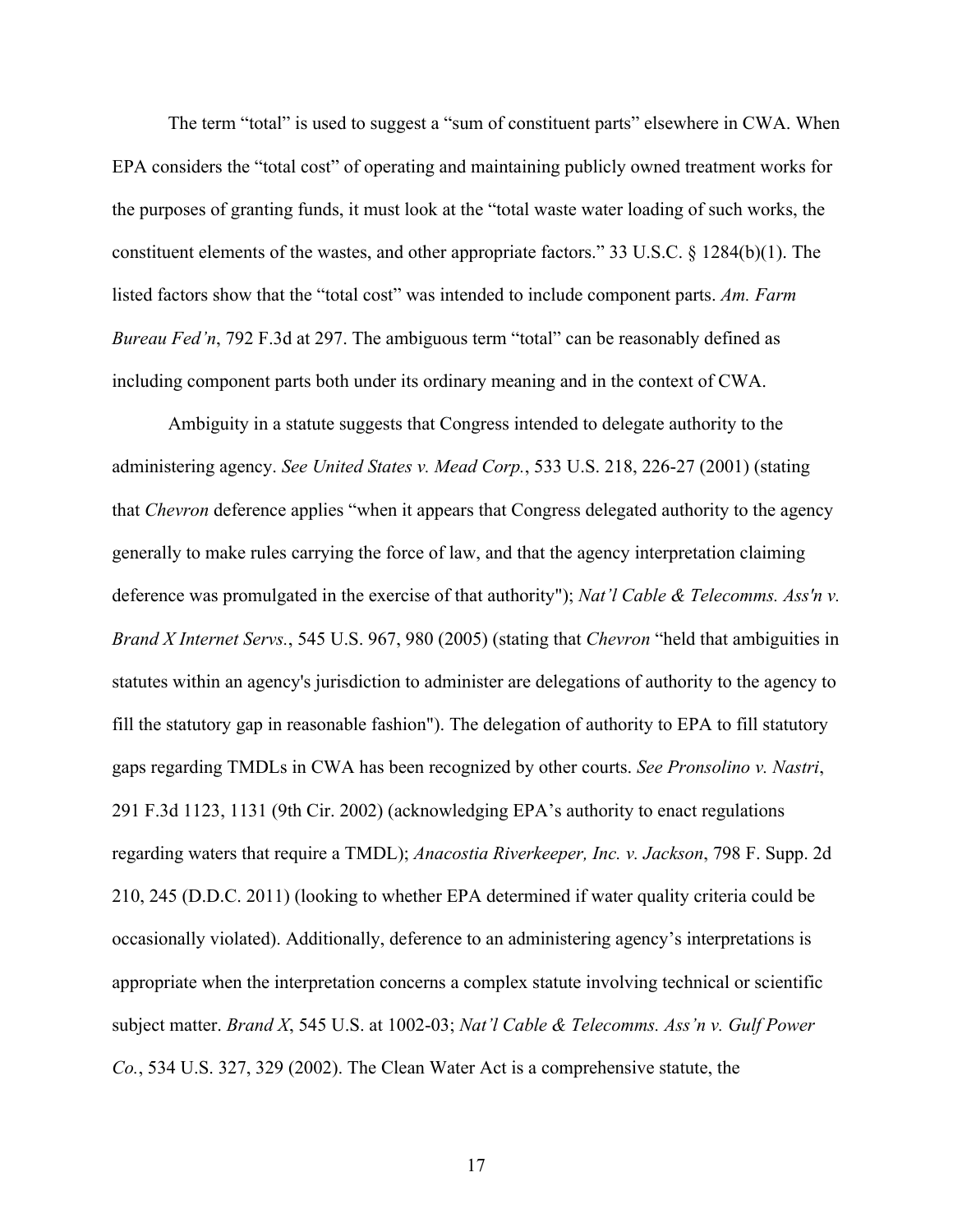administration of which requires technical and scientific analysis. *See, e.g.*, *United States v. Riverside Bayview Homes, Inc.,* 474 U.S. 121, 132-33 (1985). Section 303(d), under which TMDLs are established, has been recognized itself as a "complex statutory scheme." *Pronsolino*, 291 F.3d at 1133; *see also Am. Farm Bureau Fed'n*, 792 F.3d at 305 (describing the "complexities, costs, [and] scientific uncertainties associated with identifying impaired waters and determining TMDLs for those water bodies"). Finally, Congress's intent to delegate broad authority to EPA is clear from the text of the Act. 33 U.S.C.  $\S$  1251(d) ("Except as otherwise expressly provided in this Act, the Administrator of the [EPA] . . . shall administer this Act.").

EPA's interpretation of "total" is an interpretation which furthers the broader purpose of CWA. CWA's purpose is to achieve fishable and swimmable waters nationwide. 33 U.S.C. § 1251(a). In impaired waters, effluent limitations for point sources do not reduce pollution enough to meet the applicable water quality standards, so nonpoint source pollution must be addressed. *Id.* § 1313(d). *Am. Farm Bureau Fed'n*, 792 F.3d at 299. Evaluation of nonpoint source pollution is essential in computing the load allocations and wasteload allocations in TMDLs. *See Anacostia Riverkeeper,* 798 F. Supp. 2d at 248-49 ("A core requirement of any TMDL is to divide sources of contamination along the water body by specifying load allocations, or LAs, to predict inflows of pollution from particular non-point sources; and to then setting wasteload allocations, or WLAs, to allocate daily caps among each point source of pollution."); *Meiburg*, 296 F.3d at 1025 ("TMDLs are central to the Clean Water Act's water-quality scheme" because they address the effects of both point and nonpoint source pollution). Under CWA, a drafter of a TMDL *must* evaluate both point and nonpoint source pollution through wasteload and load allocations to meet the required water quality standard.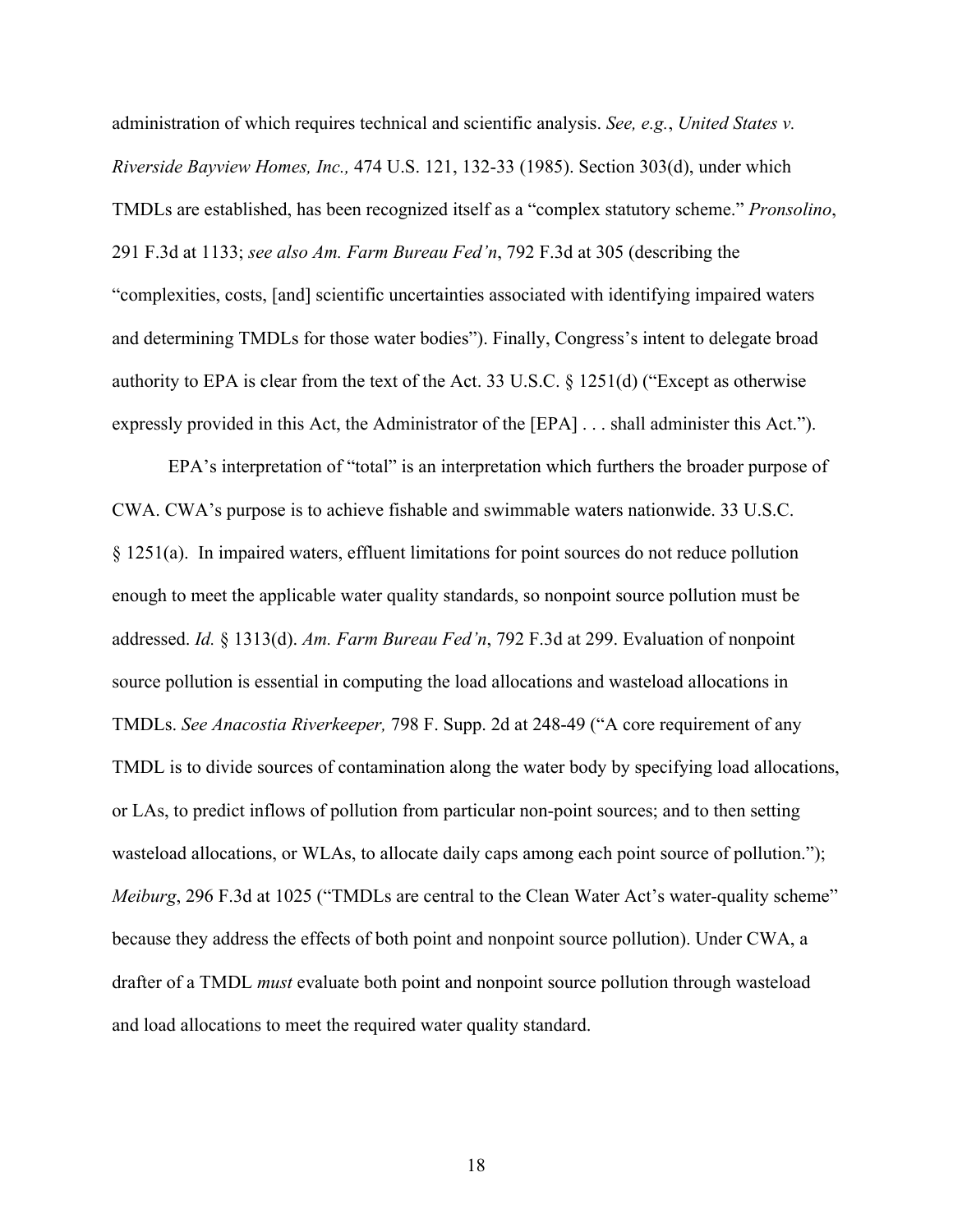Although CWA does not require that the TMDL include a breakdown of load allocations and wasteload allocations, including such an allocation best effectuates the purpose of a TMDL. TMDLs are informational documents that are useful in planning implementation of pollution controls. *Am. Farm Bureau Fed'n*, 792 F.3d at 291. Given this informational purpose, it is useful to include as much relevant information as possible in the document, such as a breakdown of pollution loading from point and nonpoint sources. The author of a TMDL must consider and account for loading from nonpoint sources to meet water quality standards. *Id.* at 299. The author must also consider seasonal variations and a margin of safety in setting the TMDL. *Id.* at 298. Including all of these components in a TMDL is necessary to adequately address water quality impairment and ensure the "health of an entire water body." *Anacostia Riverkeeper,* 798 F. Supp. 2d at 250.

The word "total" is susceptible to multiple meanings, other uses of "total" in CWA suggest that a "total" may include component parts, Congress left ambiguity in CWA to allow EPA to fill the gaps with regulations, and CWA's purpose suggests that both load and wasteload allocations should be considered and communicated. Thus, the phrase "total maximum daily load" is ambiguous, and EPA's interpretation should receive deference under *Chevron* step two as long as it is a permissible construction. A permissible construction need not be "the reading the court would have reached if the question initially had arisen in a judicial proceeding." *Chevron*, 467 U.S. at 843 n.11. A permissible construction must only be a "plausible" reading of the text of the statute that "does not otherwise conflict with Congress's intent." *Rust v. Sullivan*, 500 U.S. 173, 184 (1991). EPA's interpretation is permissible because it is a plausible reading of the word "total," and the interpretation promotes CWA's goal of meeting water quality standards by including more specific information in TMDLs. Thus, EPA's interpretation of "total" is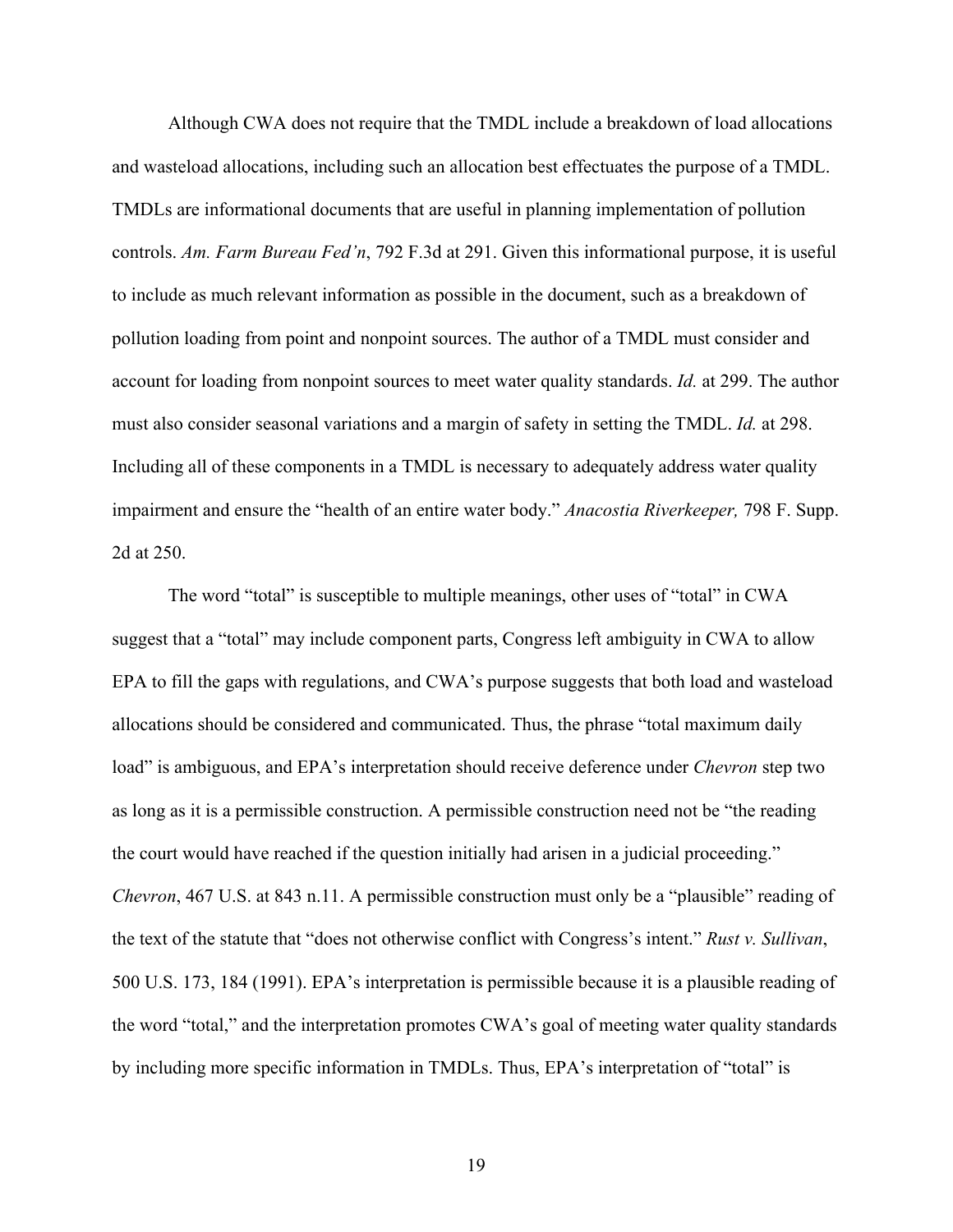entitled to deference, because it is found in a regulation issued by the administering agency, and it is a permissible construction that furthers the purpose of the statute. *See Chevron*, 467 U.S. at

843.

## **III. THIS COURT SHOULD AFFIRM THE DISTRICT COURT'S HOLDING THAT AN ANNUAL TOTAL MAXIMUM DAILY LOAD CONSISTING OF A PERCENTAGE REDUCTION IN LOADING, PHASED IN OVER FIVE YEARS IS CONTRARY TO CWA § 303(d).**

Section 303(d)'s full text describing total maximum daily loads provides:

"Each State shall establish for the waters identified in paragraph (1)(A) of this section, and in accordance with the priority ranking, the total maximum *daily* load, for those pollutants which the Administrator identifies under section  $[304(a)(2)]$  of this title as suitable for such calculation. Such load *shall be established at a level necessary to implement the applicable water quality standards* with seasonal variations and a margin of safety which takes into account any lack of knowledge concerning the relationship between effluent limitations and water quality."

33 U.S.C. § 1313(d)(1)(C) (emphases added).

Circuits are split on the proper way to interpret "daily" in § 303(d). The D.C. Circuit disagrees with EPA's interpretation that total maximum daily loads can be conveyed in terms other than daily loads and holds that the plain text of § 303(d) clearly indicates that total maximum daily loads must be expressed in quantity per day. *Friends of the Earth v. EPA*, 446 F.3d 140, 144 (D.C. Cir. 2006) (stating that "daily" means every day and that the term is unambiguous). The Second Circuit holds that total maximum daily loads may be expressed in other appropriate measures like mass per time if that measure best serves the purpose of effective regulation of pollutant levels in a water body. *NRDC, Inc. v. Muszynski*, 268 F.3d 91, 98-99 (2d Cir. 2001). To reach the conclusion that "daily" does not necessarily mean every day, the Second Circuit relies on the broader context of CWA that addresses a wide variety of pollutants and the deference afforded to EPA's construction of a statute that Congress designated it to implement. *Id.*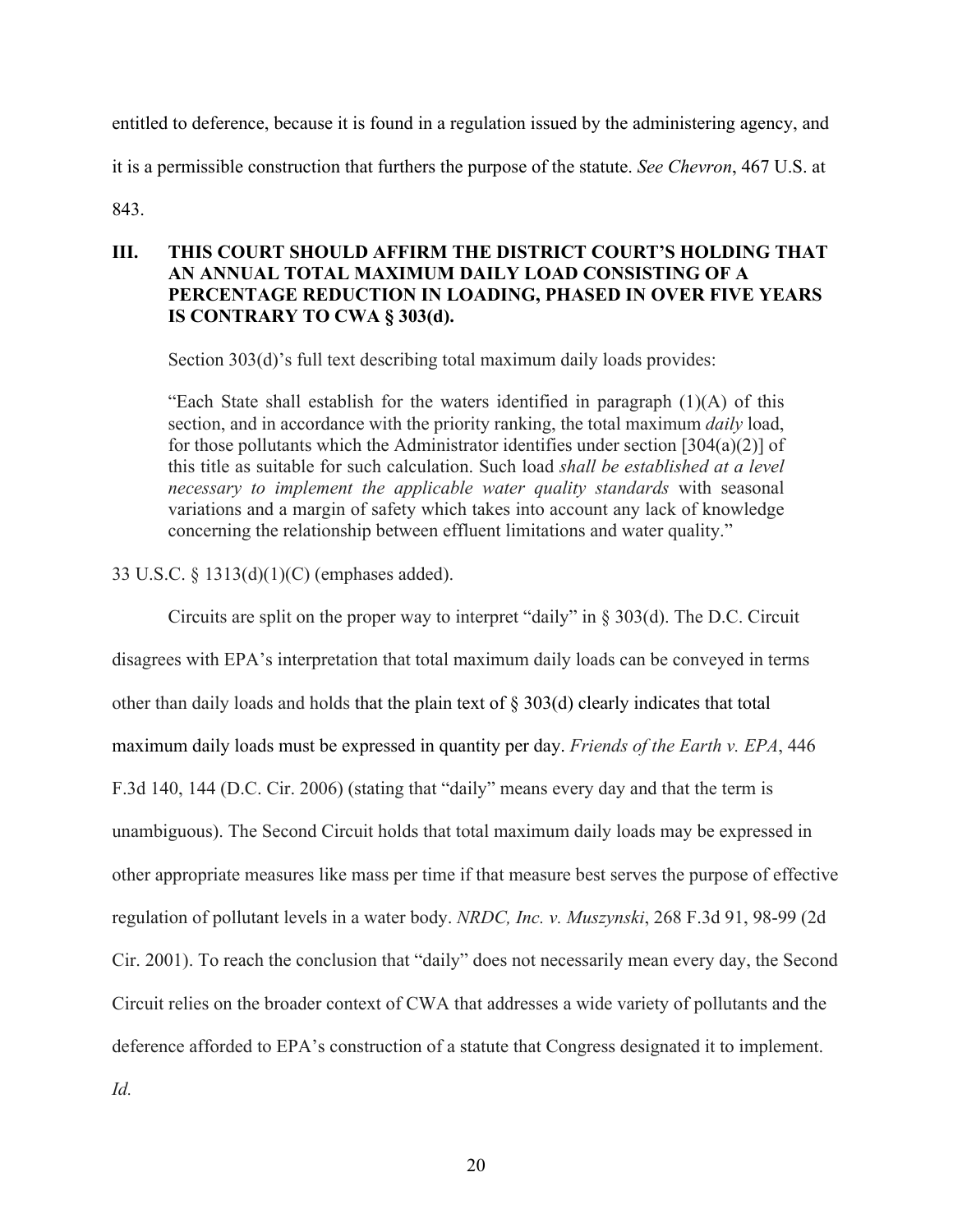This Court should adopt the D.C. Circuit's holding in *Friends of the Earth*—that total maximum daily loads must be expressed in daily terms. The plain text of  $\S 303(d)$ unambiguously requires total maximum daily loads to be expressed in daily limits. The context and purpose of CWA confirm that "daily" in total maximum daily load means every day. Not only does the statutory text mandate that total maximum daily loads be expressed in quantity per day, but § 303(d) also requires TMDLs to be established at a level necessary to implement water quality standards. Because TMDLs must be established at a level necessary to implement water quality standards, TMDLs cannot be expressed as a percentage reduction in load with a goal to attain the water quality standards five years later. First, total maximum daily loads must be expressed in a quantity per day, and second, a percentage reduction in pollutant loading is contrary to CWA.

### A. CWA § 303(d) Unambiguously Requires Total Maximum Daily Loads to be Expressed as *Daily* Limits on Pollutant Loadings.

EPA provides that "TMDLs can be expressed in terms of either mass per time, toxicity, or other appropriate measure." 40 C.F.R. § 130.2(i). When an agency's interpretation of a statute is challenged, as is the case with EPA's interpretation of the word "daily," courts apply *Chevron* deference. *Chevron,* 467 U.S. at 843-44. First, *Chevron* requires determining if the statute is ambiguous. *Id.* at 842-43. If the statute is not ambiguous and the plain text is clear, then the court must give effect to the unambiguously expressed intent of Congress. *Id.* If the statute is ambiguous and Congress has given an agency space to regulate, then the court must defer to the agency's interpretation so long as it is a permissible construction. *Id.*

When analyzing a statute, courts begin the text. *Muszynski*, 268 F.3d at 98. Section 303(d) clearly indicates that "daily" means every day. *Friends of the Earth*, 446 F.3d at 144. Merriam-Webster's online dictionary defines "daily" as "of or providing for every day" and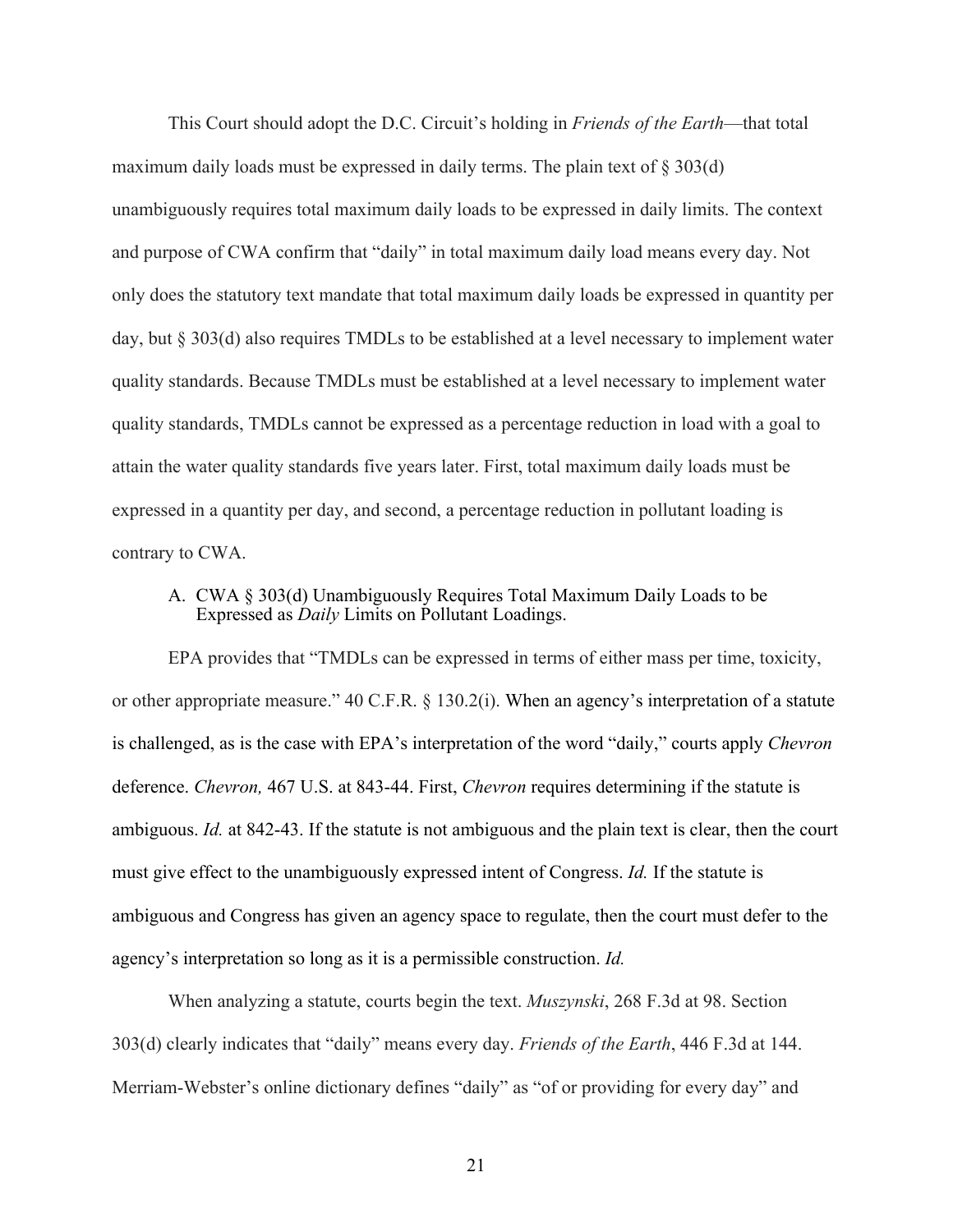provides an example of "a *daily* schedule." Daily, Merriam-Webster, https://www.merriamwebster.com/dictionary/daily (last visited Nov. 3, 2021). A daily load, like a daily schedule, is something that occurs every day. Thus, according to the plain language of CWA  $\S 303(d)$ , total maximum daily loads must be expressed in daily terms.

Moreover, Congress does not "alter fundamental details of a regulatory scheme in vague terms" or "hide elephants in mouse holes." *Whitman v. Am. Trucking Ass'ns*, 531 U.S. 457, 468 (2001). "Daily" is a narrow term with only one meaning, so it is impossible that Congress meant anything other than every day. Further, the likelihood that Congress would leave a significant portion of a regulatory scheme unaddressed is a factor to consider when determining if a provision is ambiguous. *Id.* (citing *Christensen v. Harris Cnty.*, 529 U.S. 576, 590 (2000)). Total maximum daily loads are central to CWA's regulatory scheme because they address the whole health of a water body by regulating both nonpoint sources and point sources. *Meiburg*, 296 F.3d at 1025. Because ensuring consistent attainment of water quality standards is crucial to improving the nation's water quality, Congress did not give EPA broad discretion to determine the pollutant loading timeframe. Congress clearly meant for a total maximum daily load to be expressed in quantity per day. *See Friends of the Earth*, 446 F.3d at 144.

CWA's purpose and structure confirm that "daily" must mean every day. CWA's goal is to "restore and maintain the chemical, physical, and biological integrity of the Nation's waters." 33 U.S.C. § 1251(a). To do this, CWA requires that water bodies have designated uses that have corresponding numerical water quality standards. 40 C.F.R. § 131.6. If a water body is not meeting its numerical water quality standards, then the water body is impaired and receives a total maximum daily load so that the water body can achieve its water quality standards. *Id.* § 1313(d). A total maximum daily load, therefore, is "the maximum amount of a pollutant which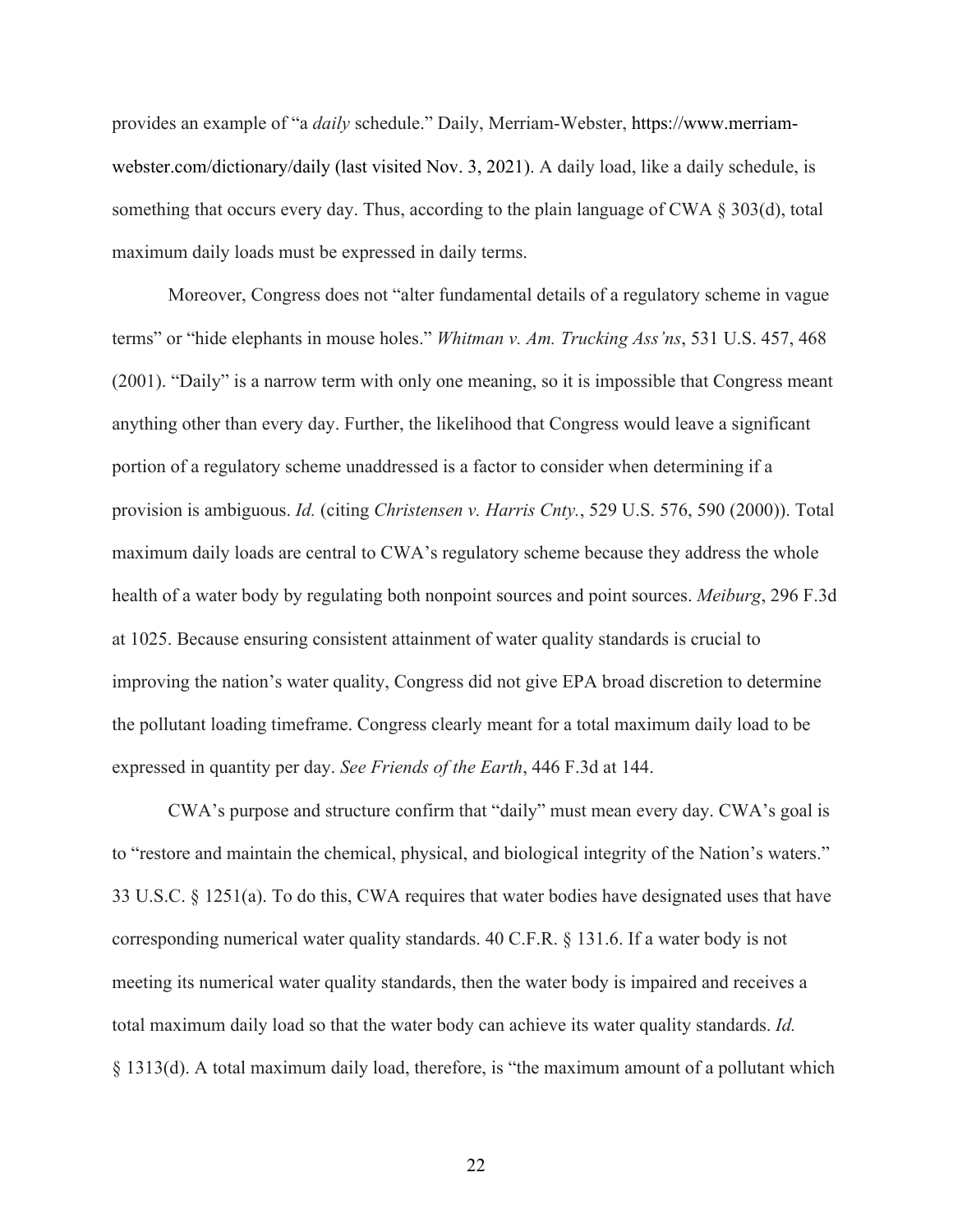can be contributed to a stream segment without causing a violation of the water quality standards." *Env't Def. Fund, Inc. v. Costle*, 657 F.2d 275, 294 (D.C. Cir. 1981).

If "daily" can be read as annual, or any other time frame, then a total maximum daily load would permit periodic violations of the water quality standards and water quality degradation, which is contrary to the purpose of CWA and § 303(d). *See* 33 U.S.C. § 1251(a) (setting a national goal of fishable, swimmable waters); *id.* § 1313(d) (regulating both point sources and nonpoint sources to improve water quality). Reading daily load as an annual pollution allotment allows large pollution events to violate water quality standards one day, but not technically violate the total maximum daily load because the one day of excessive pollution does not violate the annual load. *See Friends of the Earth*, 446 F. 3d at 145. Setting a daily limit on pollution is a necessary component of a TMDL but is not by itself sufficient to attain the applicable water quality standards as required by § 303(d). Rather, § 303(d) requires a maximum pollutant load to be expressed in daily terms and that the daily load must be at a level necessary to implement applicable water quality standards. Therefore, the purpose and structure of CWA and § 303(d) confirm that "daily" in total maximum daily load must mean quantity per day.

Therefore, because "daily" clearly and unambiguously means each and every day, Congress left no gap for EPA to fill with regulations defining the total loading period. The *Chevron* analysis ends here, and this Court should give effect to the unambiguously expressed intent of Congress. *Chevron*, 467 U.S. at 842-43; *see also Friends of the Earth*, 446 F.3d. at 144. This Court should hold unlawful EPA's interpretation that total maximum daily loads can be expressed in "mass per time, toxicity, or other appropriate measure" in 40 C.F.R. § 130.2(i) and hold that total maximum daily loads must be expressed in quantity per day.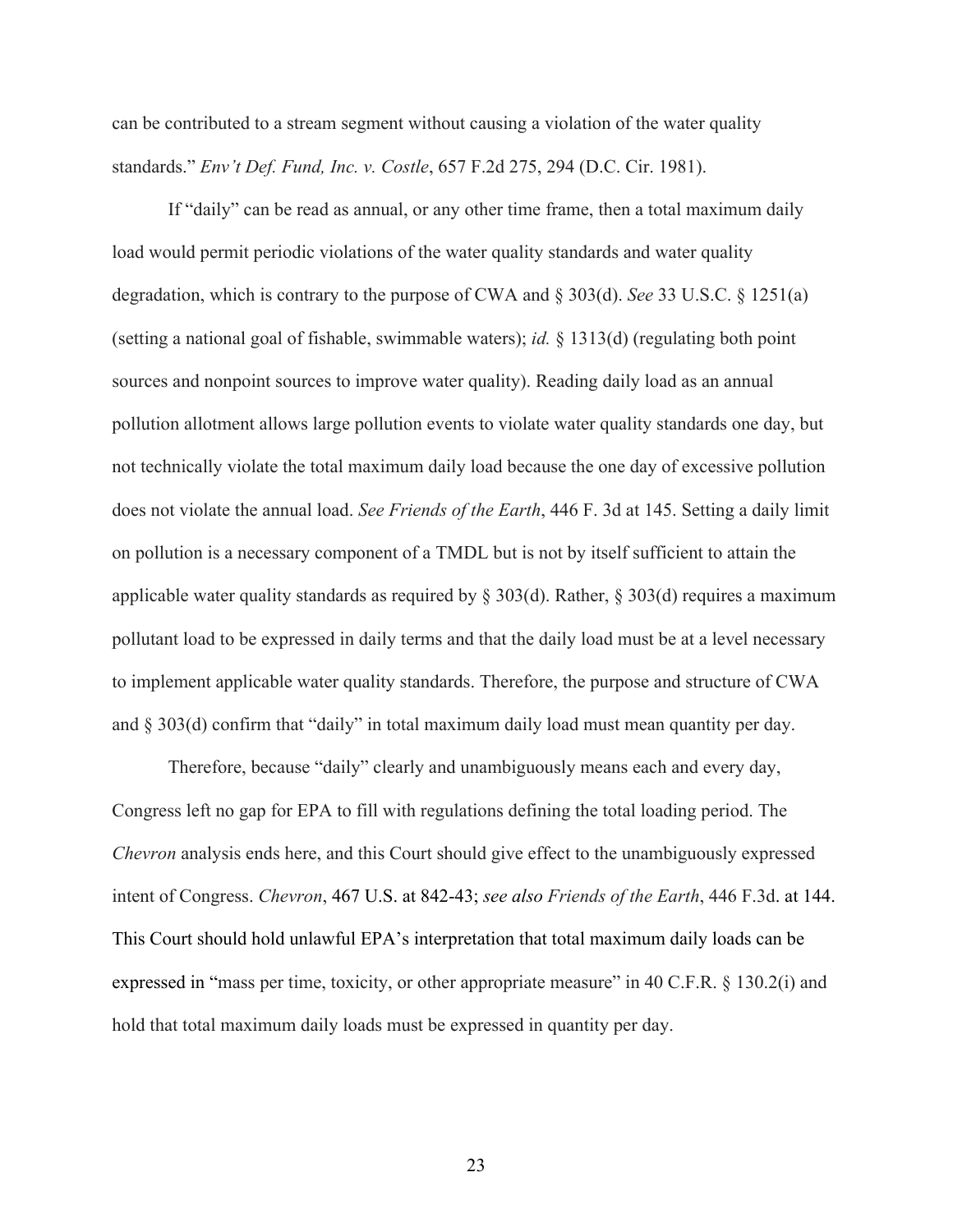Even if daily were ambiguous, interpreting "daily" to mean anything other than every day is unreasonable and deserves no deference under *Chevron* step two. In no other context does the word daily mean annual, weekly, monthly, or any other time frame. It is clearly unreasonable for EPA to interpret daily as anything other than every day.

Moreover, total maximum daily loads must account for seasonal variations. 33 U.S.C. § 1313(d). An annual load, like the load in EPA's TMDL, cannot account for seasonal variations. *See Muszynski*, 268 F.3d at 99. Because phosphorous levels in a water body in one season can impact algal growth in the next season, setting a maximum annual load does not account for seasonal variations. *See id.* Phosphorous loading levels can also vary seasonally based on precipitation and other natural factors. *Id.* For a total maximum daily load to adequately account for seasonal and natural variations, total maximum daily loads must be expressed in quantity per day.

To reach the conclusion that "daily" must be subject to a broader range of meanings, the Second Circuit points out that CWA is set up to address a wide range of pollutants that interact with water quality in a variety of ways. *Muszynski,* 268 F.3d at 98*.* However, EPA identifies all pollutants as suitable for a total maximum daily load calculation. 43 Fed. Reg. 60665 (Dec. 28, 1978). Even if EPA claims a rare pollutant is not suitable for a daily load calculation, that pollutant's daily load can be set to zero so that water body can achieve water quality standards. *Friends of the Earth*, 446 F.3d at 145. Therefore, EPA's determination that daily can mean "mass per time, toxicity, or any other appropriate measure" is unreasonable.

Critically, the Second Circuit only reached the conclusion that daily can mean "mass per time, toxicity, or any other appropriate measure" by ignoring the plain text of  $\S 303(d)$ . *Muszynski*, 268 F.3d at 98*.* The Second Circuit reasons that regulating a wide range of pollutants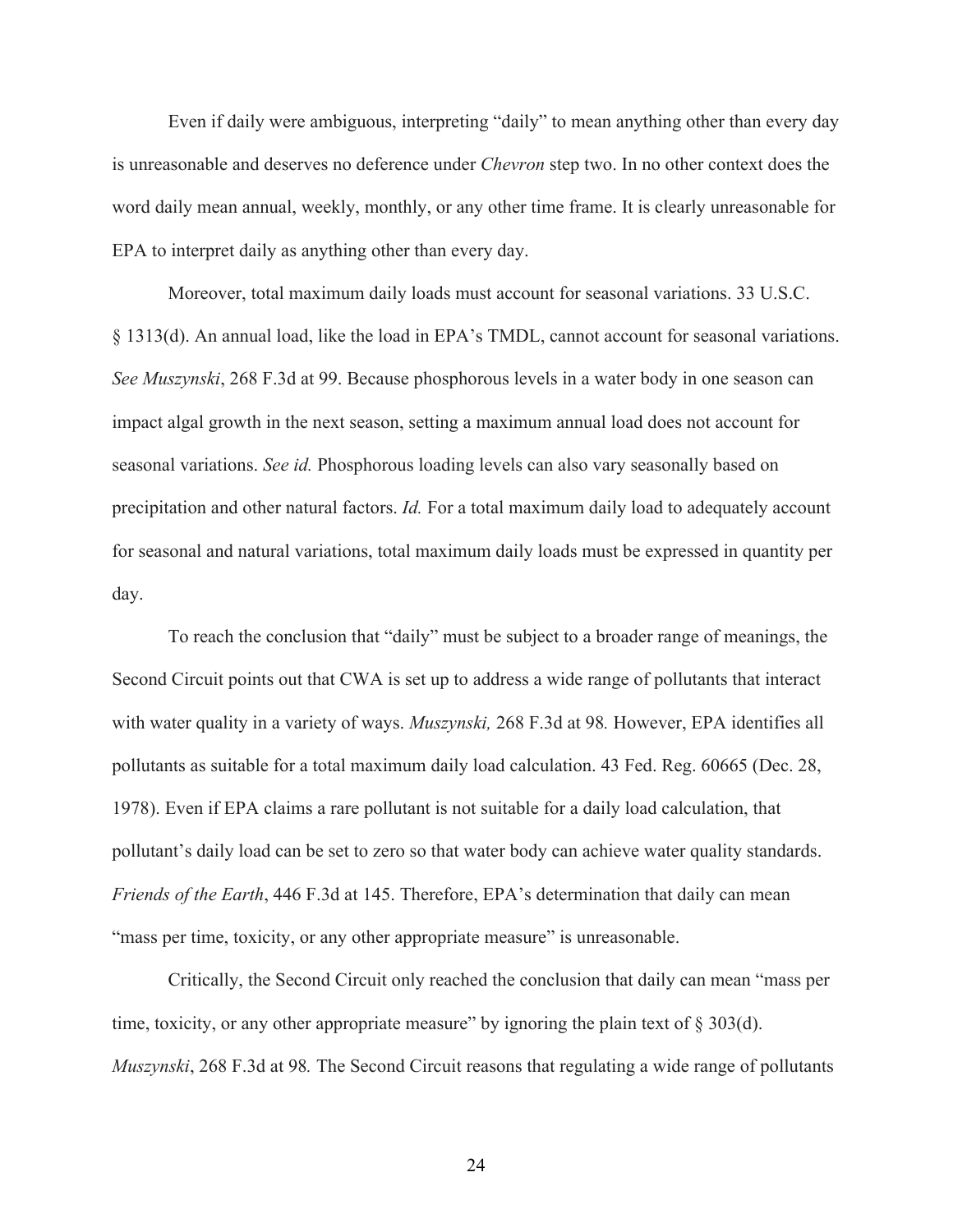under CWA implicates EPA's expertise and that Congress surely would not have intended to confine EPA's expertise narrowly. *Id.* at 98-99. However, *Chevron* step one requires courts to analyze the plain text of a statute to determine if it is ambiguous. *Chevron*, 467 U.S. at 842-43. Only if the statute is ambiguous can the court defer to an agency's reasonable reading of a statute. *Id*. Because the Second Circuit never determined whether daily was ambiguous and proceeded into analyzing the reasonableness of EPA's interpretation without addressing step one of *Chevron*, the Second Circuit's decision to defer to EPA's interpretation of § 303(d) is improper. This Court should reject the reasoning and holding of the Second Circuit and hold that the word daily unambiguously means every day.

In conclusion, the plain text of  $\S 303(d)$  shows that "daily" means every day. The structure and purpose of CWA confirm that daily loadings must be measured in quantity per day. This Court should join the D.C. Circuit in holding that total maximum daily loads must be expressed in quantity of pollutant per day.

### B. CWA § 303(d) does not Permit a Percentage Reduction in Loading to Meet Applicable Water Quality Standards.

Section 303(d) states that total maximum daily loads "shall be established at a level necessary to implement applicable water quality standards." 33 U.S.C. § 1313(d)(1)(C). In other words, a total maximum daily load must be set at a level necessary to achieve water quality standards at the outset. *See NRDC, Inc. v. EPA,* 301 F. Supp. 3d 133, 140-42 (D.D.C. 2018) (holding a TMDL that set a minimum load was contrary to  $\S 303(d)$  because TMDLs must be a maximum load necessary to implement applicable water quality standards). A percentage reduction in loading necessarily permits a violation of water quality standards because it does not ensure attainment of water quality standards at the time the TMDL is adopted. In this case, the percentage reduction in loading is only at a level necessary to attain water quality standards after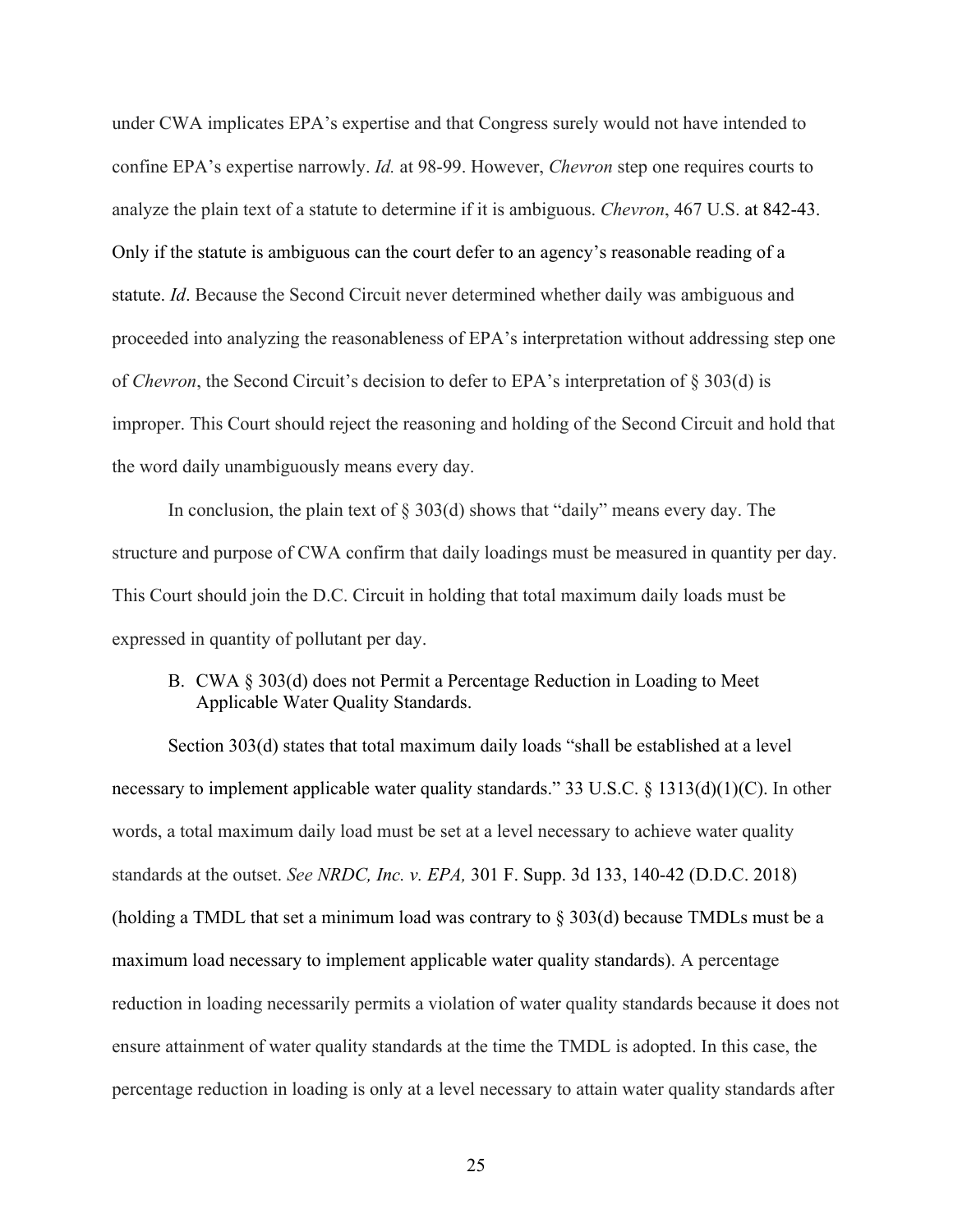a five-year period. This percentage reduction in loading allows for violation of water quality standards for the next five years. Because  $\S 303(d)$  clearly and unambiguously requires total maximum daily loads to be set at a level to attain water quality standards at the outset, a percentage reduction in loading that allows for violation of water quality standards is contrary to CWA § 303(d).

EPA's total maximum daily load regulations confirm that a percentage reduction in loading is contrary to the plain language of CWA § 303(d). EPA defines loading capacity as "the greatest amount of loading that a water can receive without violating its water quality standards." 40 C.F.R. § 130.2(f). Assessing the loading capacity of the water body necessary to attain the applicable water quality standards is the first step in the TMDL process. *NRDC,* 301 F. Supp. 3d at 137. Once the loading capacity is determined, it is split into its two component parts: the wasteload and load allocations, which determine how much pollutant loading is permitted for point and non-point sources respectively. 40 C.F.R. § 130.2(h), (i). Just like the statute, the regulatory language requires total maximum daily loads to be set at a level that ensures attainment of water quality standards. *NRDC,* 301 F. Supp 3d at 142. Thus, total maximum daily loads that permit violations of water quality standards, as is the case with a five-year, percentage reduction in loading, are contrary to CWA regulations. Total maximum daily loads must be set at a level which attains water quality standards at the outset, not a level that attains water quality standards five years from now.

Additionally, total maximum daily loads form the basis of effluent limitations under § 301. 33 U.S.C. § 1311; *id.* § 1313(e)(3)(a) (stating that effluent limitations under § 301 are included in each state's TMDL planning and implementation process). Section 301 states that effluent limitations for point sources that are necessary to achieve applicable water quality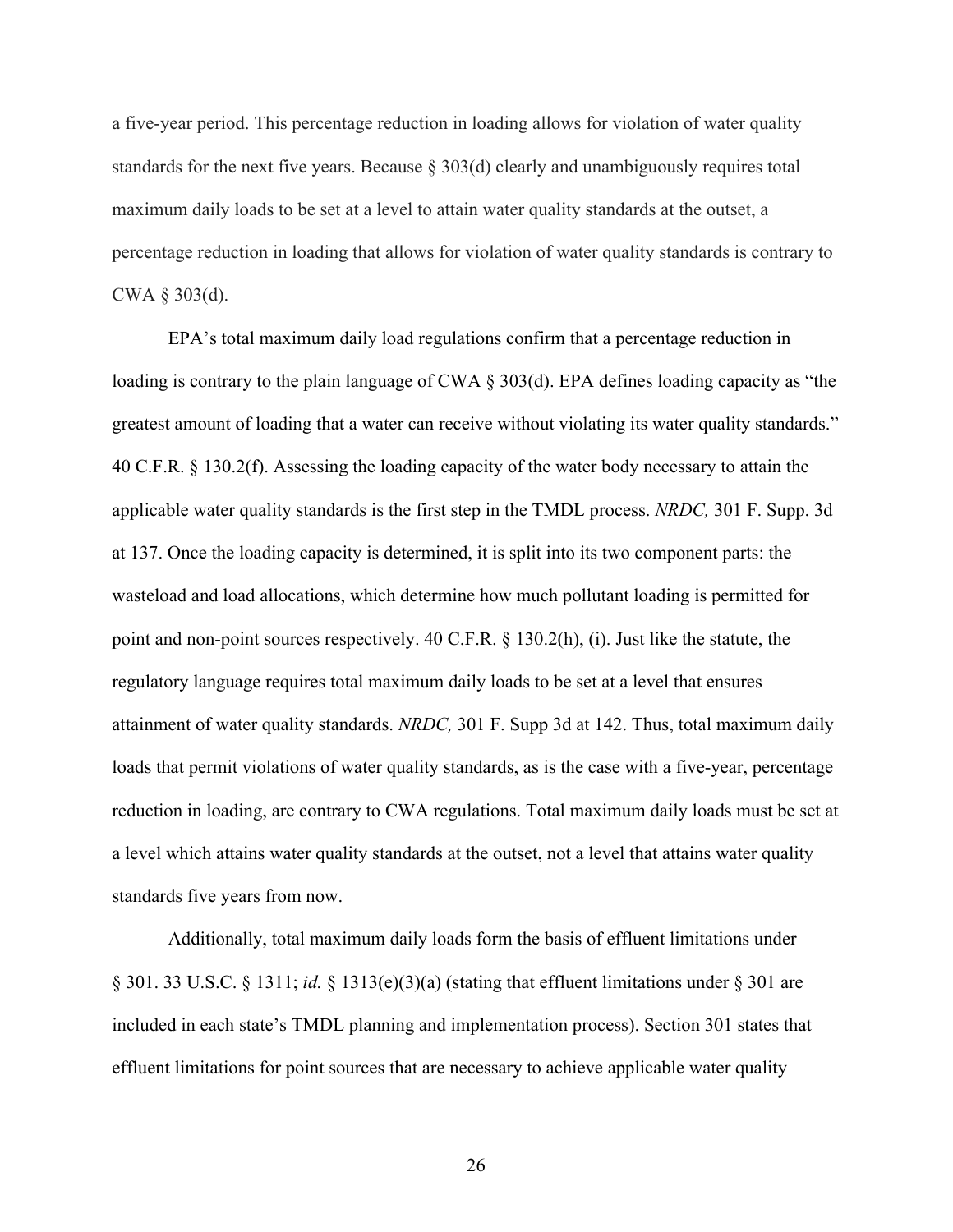standards must be achieved before July 1, 1977. 33 U.S.C. § 1311(b)(1)(C). Administrative action cannot extend deadlines set by Congress. *Bethlehem Steel Corp*. *v. Train*, 544 F.2d 657, 662 (3d Cir. 1976) (stating that Congress viewed the July 1, 1977 deadline as an inflexible target). Because the statutory deadline for achieving effluent limitations for point sources that ensure attainment of water quality standards has passed, EPA cannot effectively extend the deadline with a five-year, percentage reduction in loading in Lake Chesaplain.

So-called "phased TMDLs" are allowable under certain circumstances but do not allow a phased-in reduction in the wasteload or load allocations. These "phased TMDLs" are implemented in cases where existing data is insufficient to assess pollutant loading or the achievement of water quality standards. U.S. Env't Prot. Agency, EPA 440/4-91-001, Guidance for Water Quality-Based Decisions: The TMDL Process 15 (1991) [hereinafter 1991 Guidance]; *Muszynski,* 268 F.3d at 95. In this case, the scientific conclusions of the Chesaplain Commission are not disputed. Record p. 9. Any difficulty in assessing how water quality standards can be achieved in Lake Chesaplain comes from disputes among polluters over who will be forced to bear the burden of the necessary pollutant loading reductions, not a deficiency in the scientific data regarding wasteload and load allocations. Additionally, even under the phased approach, TMDLs must be calculated at levels protective of water quality standards based on estimated wasteload and load allocations. 1991 Guidance, p. 22. The "phased TMDL" process is inapplicable here because sufficient data exists to identify how water quality standards can be achieved. Even if such data did not exist, any "phased TMDL" would still have to meet applicable water quality standards.

In conclusion, CWA § 303(d) requires EPA to set total maximum daily loads at a level that meets water quality standards at the outset. EPA's definition of loading capacity as the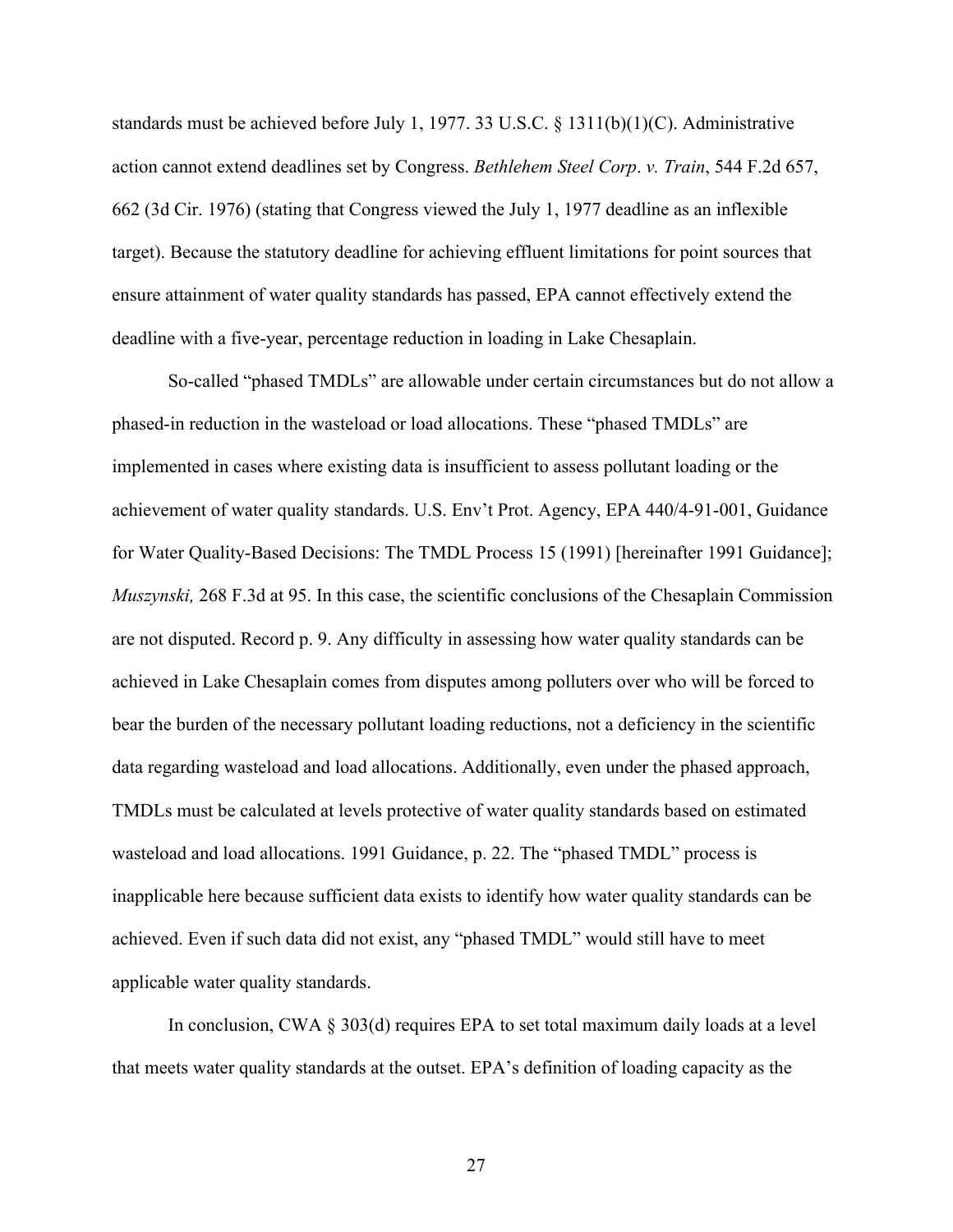maximum amount of pollution that a water body can receive without violating water quality standards confirms that percentage reductions in loading are contrary to CWA. Percentage reductions in loading, like the five-year reduction in the present case, are contrary to CWA's plain language, its purpose, and its deadlines for achievement of water quality standards. EPA's approval of this TMDL including percentage reductions in pollutant loading was contrary to law and should be vacated.

## **IV. THIS COURT SHOULD REVERSE THE DISTRICT COURT'S HOLDING THAT EPA'S FAILURE TO INCLUDE REASONABLE ASSURANCES IN THE TMDL IS NOT ARBITRARY AND CAPRICIOUS OR AN ABUSE OF DISCRETION.**

A. EPA's Adoption of its TMDL was Arbitrary and Capricious Because the Agency Departed from its own Long-standing Policy of Requiring Reasonable Assurances.

The calculation of wasteload and load allocations involves the application of EPA's regulatory standards to the record before the agency and is reviewed under the arbitrary and capricious standard. *Citizens to Preserve Overton Park, Inc. v. Volpe,* 401 U.S. 402, 413-414 (1971). An action is arbitrary and capricious if an agency changes its position, through rulemaking or otherwise, without explanation for the reasons for its departure. *Grace v. Barr,*  965 F.3d 883, 900 (D.C. Cir. 2020) (holding a departure from policy contained in U.S. Customs and Immigration Service lesson plan was arbitrary and capricious). An agency cannot simply gloss over or ignore prior policy without discussion. *Southwest Airlines Co. v. FERC,* 926 F.3d 851, 856 (D.C. Cir. 2019). In ignoring, without explanation, the reasonable assurances requirement for BMP credits contained in its own guidance documents, policy memoranda, and compliance manuals, EPA has acted arbitrarily and capriciously.

EPA has consistently required reasonable assurances that BMPs will be implemented before providing wasteload allocation credits. EPA first adopted the reasonable assurance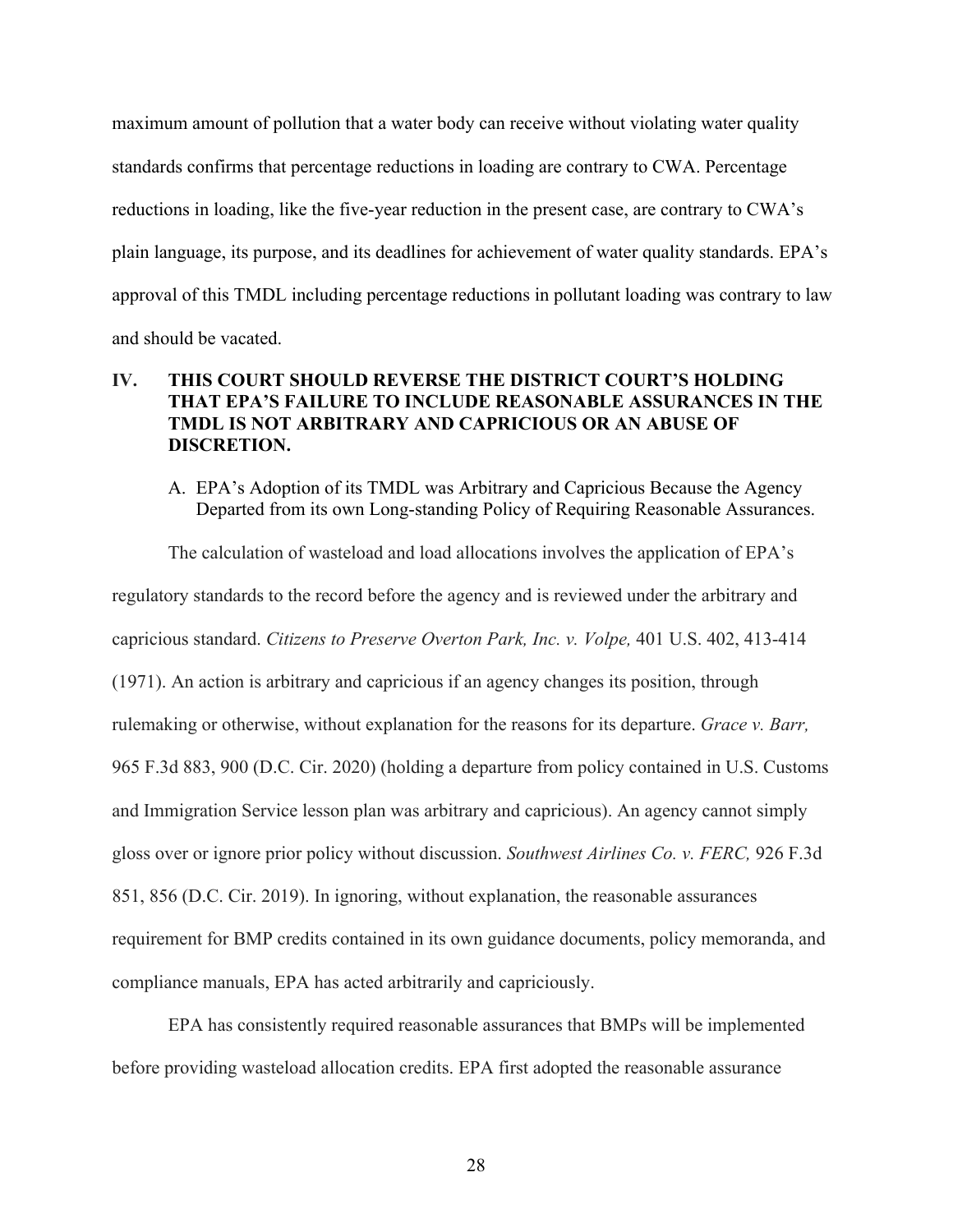requirement for TMDLs in a 1991 guidance document. *See* 1991 Guidance. This guidance established a policy that "there must be assurances that nonpoint source control measures will achieve expected load reductions" before pollutant loads can be allocated between point and nonpoint sources. *Id.* at 15, 22. A 2002 guidance document reiterated the requirement, stating that in order for a TMDL to be approvable, it must contain "reasonable assurances that nonpoint source control methods will achieve expected load reductions." U.S. Env't Prot. Agency, Guidelines for Reviewing TMDLs Under Existing Regulations issued in 1992, at 4 (2002) [hereinafter 2002 Guidance].

EPA has continued to abide by its own reasonable assurance requirement first established in the 1991 Guidance and confirmed in the 2002 Guidance. EPA has consistently included the reasonable assurances requirement in compliance manuals and policy memoranda. *See* U.S. Env't Prot. Agency, EPA 841-B-99-007, Protocol for Developing Nutrient TMDLs 7-3 (1999) (including reasonable assurances as one of the "minimum elements of an approvable TMDL implementation plan"); U.S. Env't Prot. Agency, Chesapeake Bay TMDL 7-1 (2010) (including reasonable assurances in the TMDL and stating that "without a demonstration of reasonable assurance … the Bay TMDL would have to assign commensurate reductions to the point sources"); U.S. Env't Prot. Agency, Off. of Water, New Policies for Establishing and Implementing Total Maximum Daily Loads (TMDLs) 5-7 (2013) [hereinafter 2013 New Policies].

EPA has also explained that to demonstrate the existence of reasonable assurances, EPA staff were to ensure that non-point source BMPs are designed and implemented adequately and adopted by enough non-point sources to ensure they would actually result in the anticipated reduction in pollution. *See* U.S. Env't Prot, Agency, Supplemental Information for TMDL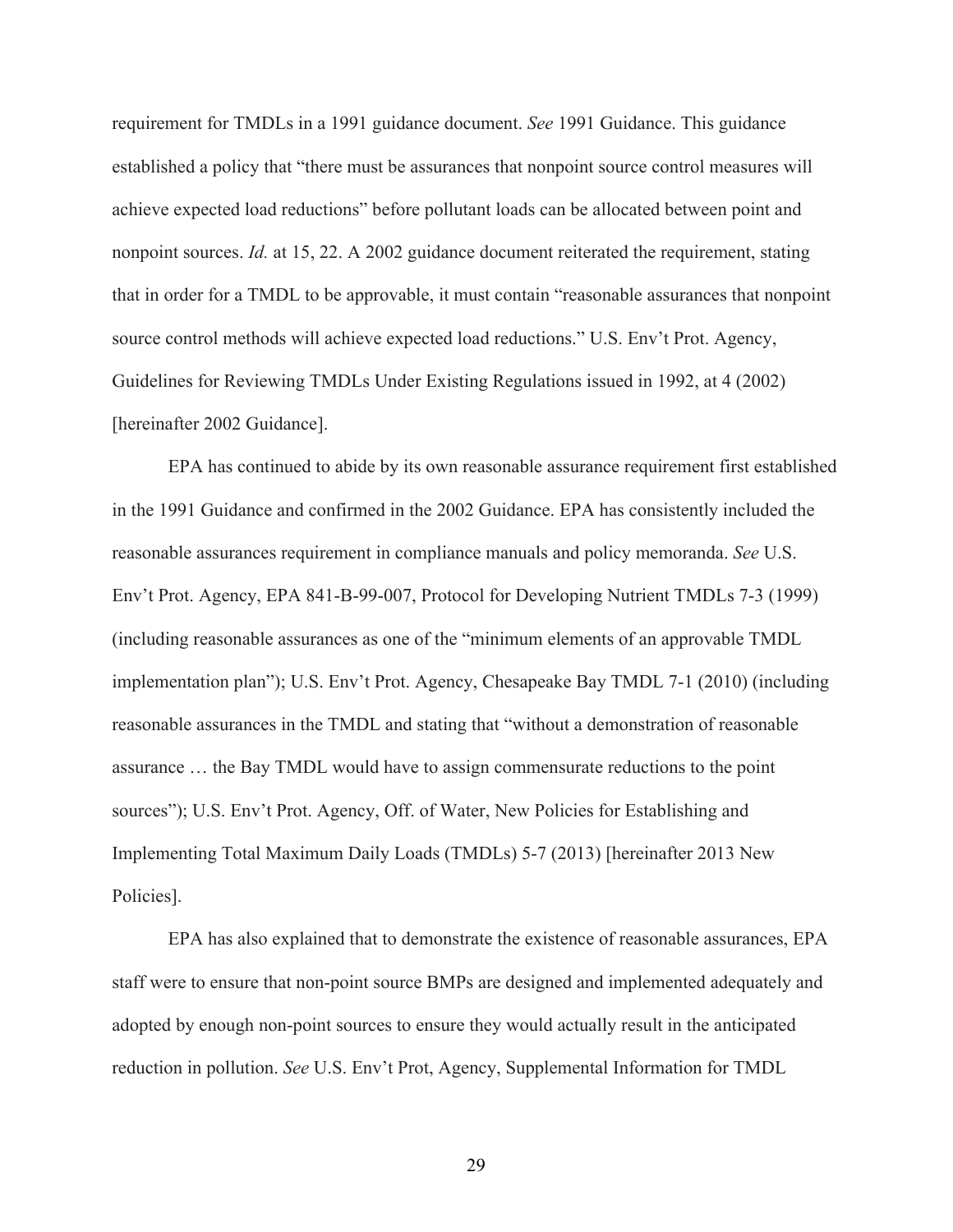Reasonable Assurance Reviews (2012) [hereinafter 2012 Supplemental Information]. Consistent policy and guidance demonstrates that prior to this litigation, if reductions in nonpoint source pollutant loading formed the basis for an increase in a TMDL's wasteload allocation, EPA required reasonable assurances that these nonpoint source reductions would be achieved in the real world.

In approving the Lake Chesaplain TMDL and WIP and their wasteload allocation credits without such assurances, EPA has acted contrary to decades of its own consistent policy and guidance and has offered no explanation why it has done so. As such, its actions were arbitrary and capricious. EPA's adoption of the TMDL and WIP lacking these assurances should be vacated.

## B. EPA's Reasonable Assurances Requirement is not only a Consistent Policy Position, but also it is an Interpretation of 40 C.F.R. § 130.2(i) Entitled to *Auer* Deference.

Federal courts give *Auer* deference to agency regulatory interpretation, guidance, and policies that have not gone through notice and comment rulemaking. *See Kisor v. Wilkie,* 139 S. Ct. 2400 (2019); *Auer v. Robbins,* 519 U.S. 452 (1997); *Bowles v. Seminole Rock & Sand Co.,* 325 U.S. 410 (1945). This deference is "rooted in a presumption about Congressional intent – a presumption that Congress would generally want the agency to play the primary role in resolving regulatory ambiguities." *Kisor,* 139 S. Ct. at 2412. This deference is most warranted when the interpretation implicates agency expertise. *Thomas Jefferson Univ. v. Shalala,* 512 U.S. 504, 512 (1994).

Determining whether an agency interpretation of a regulation deserves *Auer* deference relies on a test similar to *Chevron* deference: first, the regulation must be ambiguous. *Kisor,* 139 S. Ct. at 2414. Second, the agency's interpretation must be reasonable. *Id.* at 2415. The regulatory interpretation must also be one "actually made by the agency," emanating from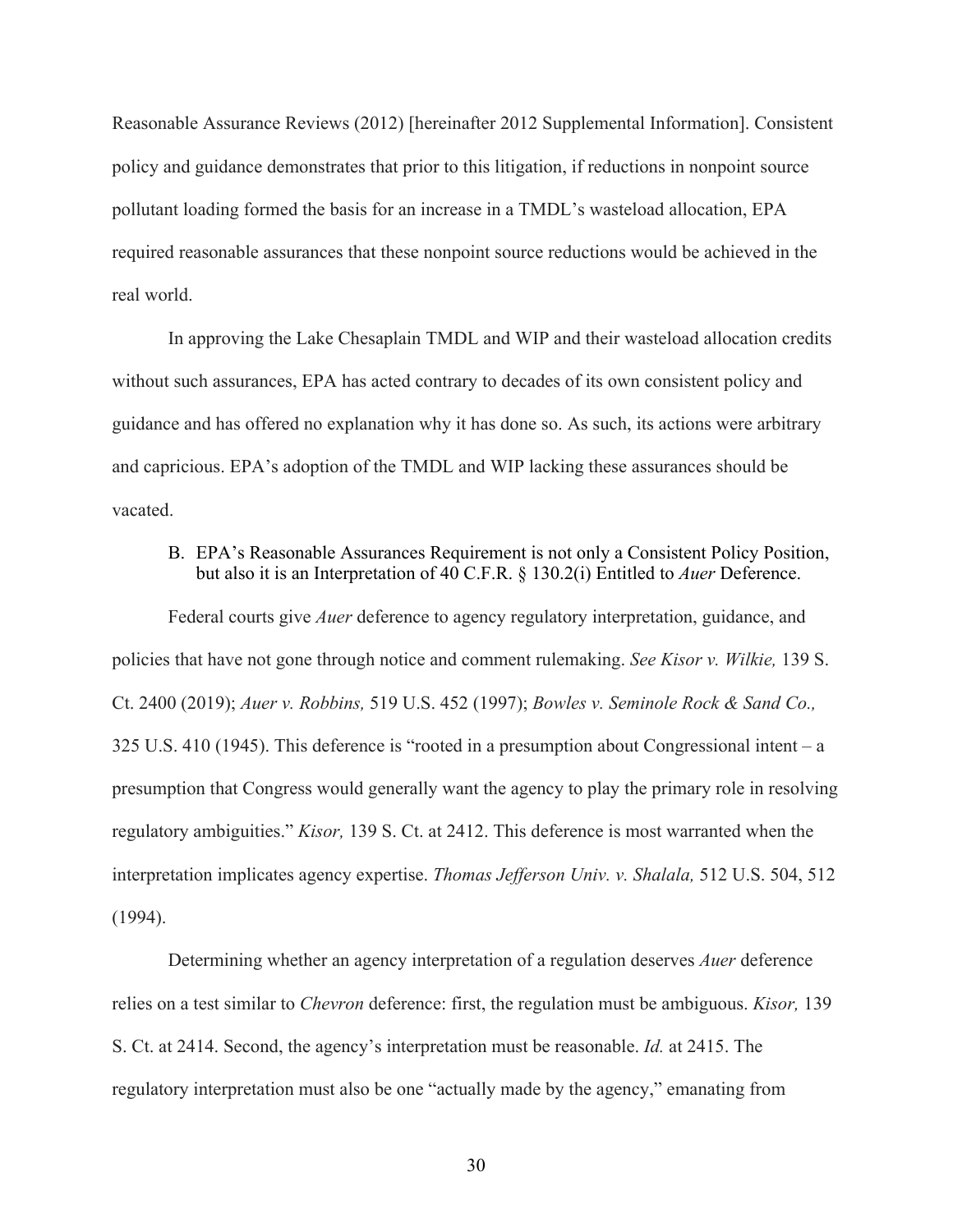policy-making actors and documents, and it must in some way implicate the agency's subjectmatter expertise. *Id.* at 2416. Finally, it must represent the "fair and considered judgment" of the agency. *Id*. at 2417 (quoting *Auer,* 519 U.S. at 462).

The regulation at issue here is ambiguous. The portion of the TMDL regulations pertaining to BMP credits reads: "If Best Management Practices (BMPs) or other nonpoint source pollution controls make more stringent load allocations practicable, then wasteload allocations can be made less stringent." 40 C.F.R. § 130.2(i). The word practicable is ambiguous. Language is ambiguous if it is "susceptible to more than one interpretation." *Chickasaw Nation,*  534 U.S. at 90. Black's Law Dictionary defines practicable as meaning either "reasonably capable of being accomplished" or "capable of being used." *Practicable*, *Black's Law Dictionary* (10th ed. 2014). Webster's defines practicable as "that [which] can be done or put into practice." *Practicable*, *Webster's New World College Dictionary* (4th ed. 2010). The requirement that more stringent load allocations be practicable could mean that EPA's TMDL can include credits to wasteload allocations as long as proposed BMPs are technically feasible—capable of being used, even if they will never be implemented. Alternatively, it could mean that there must be some sort of assurances that BMPs will actually be implemented—can be put into practice.

EPA's long-standing requirement that reasonable assurances are necessary to issue BMP credits is a reasonable interpretation of 40 C.F.R. § 130.2(i). EPA guidance and policy memoranda demonstrate that EPA's interpretation of "practicable" in 40 C.F.R. § 130.2(i) requires that there must be reasonable assurances that load reductions from BMPs are capable of being accomplished in the real world, not merely technically feasible. *See* 2002 Guidance; 2013 New Polices; 2012 Supplemental Information. This construction clearly falls within the bounds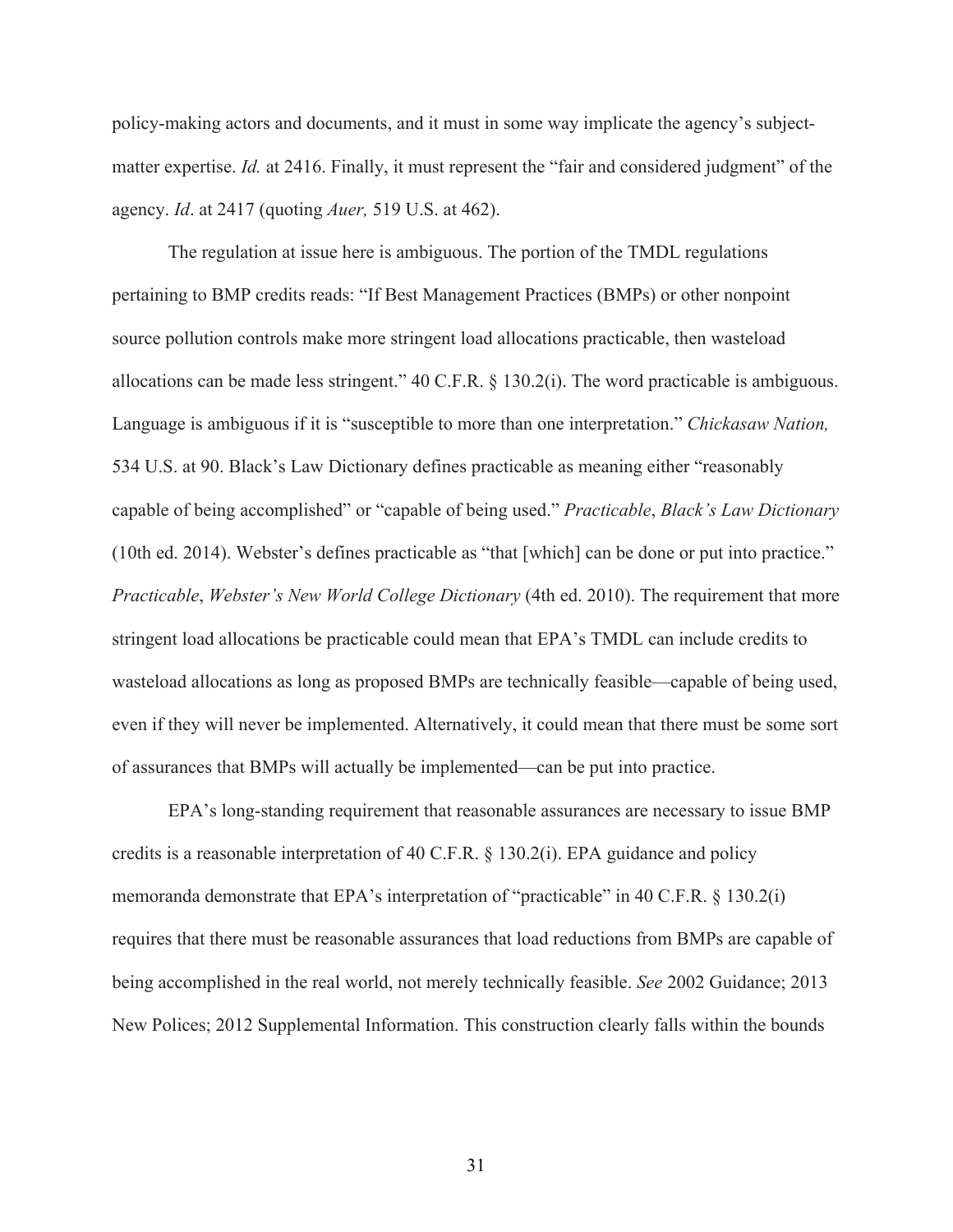of a reasonable interpretation because it clarifies the meaning of "practicable" in accord with an established definition.

This interpretation is not only facially reasonable based on the text of the regulation, but is reasonable in the context of the broader statutory and regulatory scheme of CWA. Reasonable assurances that BMPs will be implemented further the purpose of CWA, as well as the mandatory requirements that TMDLs be set at levels which will attain applicable water quality standards. 33 U.S.C.  $\S$  1251(a); *id.*  $\S$  1313(d)(1)(C). TMDLs are information-forcing documents and "the cornerstones for pollution-reduction plans" that create enforceable obligations and rights. *Am. Farm Bureau Fed'n,* 792 F.3d at 291. Reasonable assurances help ensure that the wasteload allocation and load allocation are each set at a level which is protective of water quality in the real world. Without such assurances, the TMDL document could become untethered from the TMDL value, showing reductions in loading that cannot be accomplished in the real world. The purpose of CWA is to protect water quality and eliminate the discharges of pollutants. Wasteload and load allocations that do not reflect the actual pollutant loading into a water body do not further this purpose. Indeed, wasteload and load allocations that do not bear a substantial relationship to real-world pollutant loadings hinder this purpose by showing pollutant reductions which cannot actually be achieved and will not protect water quality.

The requirement of reasonable assurances was an authoritative interpretation issued by the agency in a guidance document. Authoritative agency action does not require that a regulatory interpretation come from or bear the name of the agency head. *Kisor,* 139 S. Ct. at 2416. But it must "at least emanate from those actors, using those vehicles, understood to make authoritative policy in the relevant context." *Id.* Interpretations announced in letters, policy memos, compliance manuals, and guidance documents satisfy this element of *Auer* deference.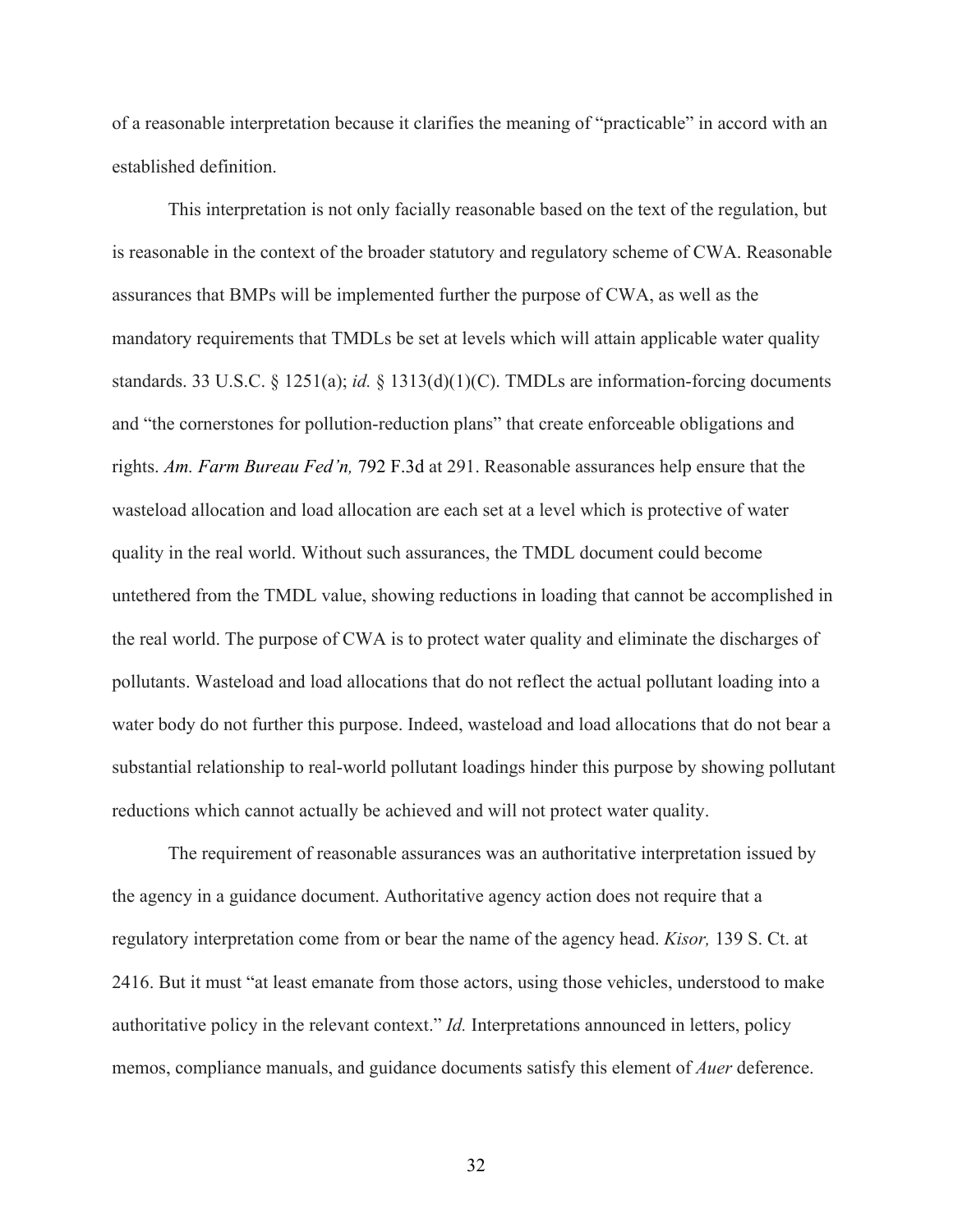*Coeur Alaska, Inc. v. Southeast Alaska Conservation Council,*557 U.S. 261 (2009) (EPA internal policy memo authored by Director of the Office of Wetlands); *Ohio Valley Env't. Coal. v. Aracoma Coal Co.,* 556 F.3d 177 (4th Cir. 2009) (EPA guidance document authored by Assistant Administrator for Water). The reasonable assurances requirement was first announced in the 1991 Guidance published by the Office of Water. Subsequent documents were authored by the Assistant Administrator for Water and the Director of EPA's Office of Wetlands. *See* 2013 New Policies; 2012 Supplemental Information. These guidance and policy documents authored by policy-making agency staff are clearly authoritative agency interpretations of 40 C.F.R.  $§$  130.2(i).

EPA's reasonable assurances requirement also represents the fair and considered judgment of the agency. This requirement "protects reliance interests associated with longstanding agency practices or interpretations." *Goffney v. Becerra,* 995 F.3d 737, 745 (9th Cir. 2021). Courts may not defer to an interpretation which would create an unfair surprise or is merely a "convenient litigating position." *Id.* at 746. EPA has consistently required reasonable assurances as components of a TMDL since 1991. As a long-standing interpretation of 40 C.F.R. § 130.2(i), as well as its incorporation into EPA's TMDL approval policy, the reasonable assurances requirement would create no such surprise. In fact, its abandonment for a *post hoc*  rationalization that dispenses with EPA's own reasonable assurance requirement has created just such an unexpected outcome.

EPA's approval of the TMDL lacking reasonable assurances that load allocation reductions could be achieved was arbitrary and capricious. The agency departed from its own policy and guidance without explanation. Not only did the agency provide no rationale for its actions, EPA's guidance establishing the requirement was due *Auer* deference. This Court should